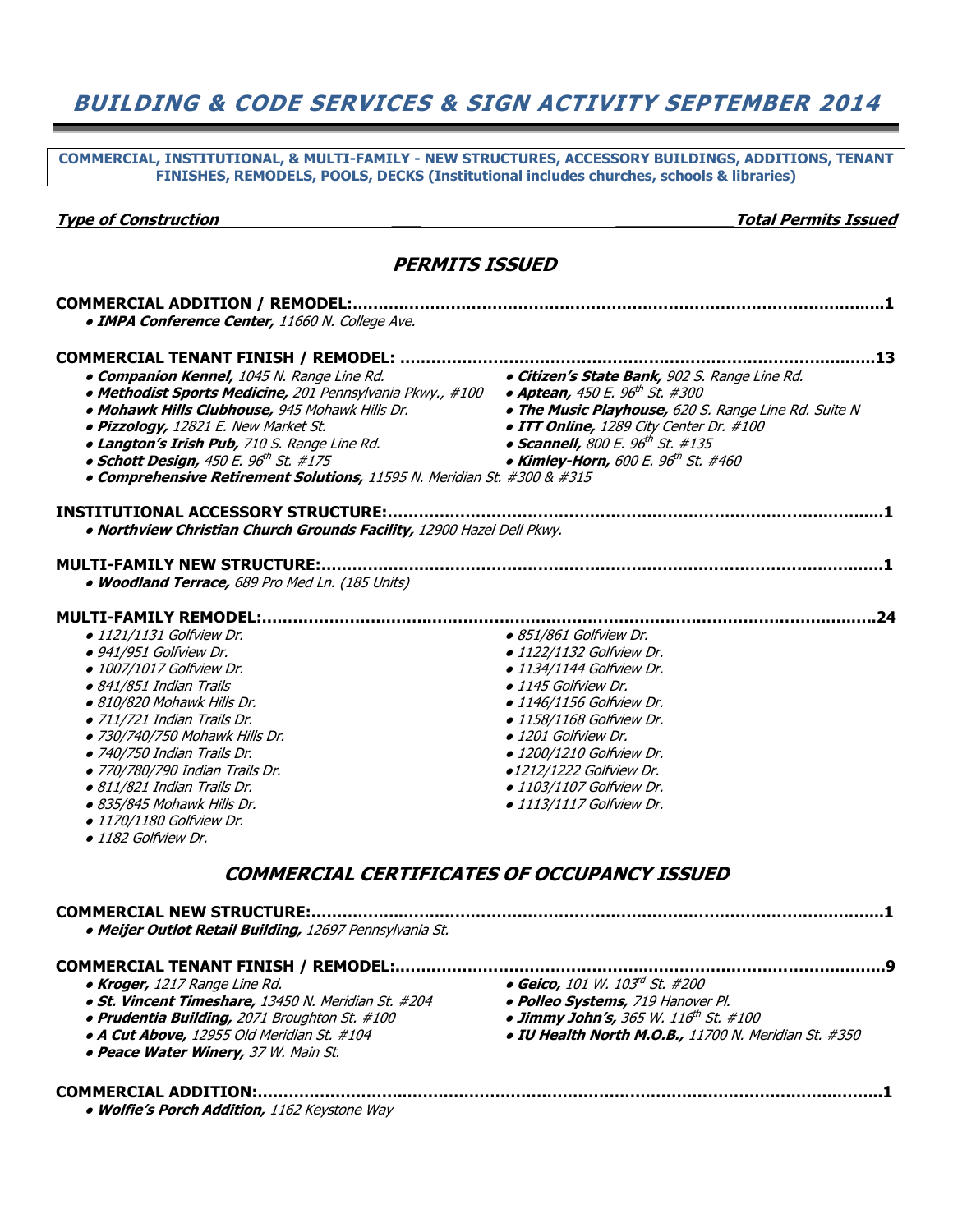| <b>CARMEL UTILITIES PERMITS ISSUED: (Availability Fee Permits Included)</b>                                            |              |                                                                                                                                                                                                                                                       |    |                           |                       |
|------------------------------------------------------------------------------------------------------------------------|--------------|-------------------------------------------------------------------------------------------------------------------------------------------------------------------------------------------------------------------------------------------------------|----|---------------------------|-----------------------|
| <b>Water &amp; Sewer Permit:</b>                                                                                       | $\mathbf{2}$ | <b>Water Permits Only:</b>                                                                                                                                                                                                                            | 10 | <b>Prepaid Utilities:</b> | 2                     |
|                                                                                                                        |              |                                                                                                                                                                                                                                                       |    | <b>SEPTEMBER 2014</b>     | <b>SEPTEMBER 2013</b> |
| <b>TOTAL PERMITS ISSUED:</b> (EXCLUDING Water, Sewer, and Sign Permits)                                                |              |                                                                                                                                                                                                                                                       |    | 125                       | 89                    |
| <b>TOTAL WATER &amp; SEWER PERMITS:</b>                                                                                |              |                                                                                                                                                                                                                                                       |    | 14                        | 26                    |
| <b>TOTAL SIGN PERMITS:</b> (May not include signs approved for/with the issuance/quidelines of a Temporary Use permit) |              |                                                                                                                                                                                                                                                       |    | 35                        | 43                    |
| <b>BUILDING INSPECTIONS PERFORMED:</b>                                                                                 |              |                                                                                                                                                                                                                                                       |    | 475                       | 562                   |
| <b>BUILDING PLAN REVIEWS:</b>                                                                                          |              | (The # includes inspections by Urban Forestry; but does not include Carmel Fire Dept. or Code Enforcement inspections)<br>(As of Feb. 2008: This # includes inspections plan reviews completed by the Building & Code staff for various permit types) |    | 93                        | 108                   |
| <b>PUBLIC REQUEST FOR INFORMATION (RFI):</b>                                                                           |              |                                                                                                                                                                                                                                                       |    | 46                        | 98                    |

### BUILDING & CODE SERVICES CODE ENFORCEMENT SEPTEMBER 2014

## CODE ENFORCEMENT TASK REPORT SUMMARY FOR SEPTEMBER 2014

| <b>COMPLAINTS RECEIVED</b> | <b>TOTAL:</b> | <b>INSPECTION STATISTICS</b> | <b>TOTAL:</b> |
|----------------------------|---------------|------------------------------|---------------|
| <b>FMAIL</b>               |               | <b>NEW CASES</b>             | 64            |
| "MY CARMEL" APP            | 6             | INITIAL INSPECTIONS          | 66            |
| <b>PHONE</b>               | 13            | <b>ABATEMENT</b>             | 11            |
| REFERRAL                   | 0             | <b>BZA AGENDA</b>            | 0             |
| <b>STAFF</b>               | 46            | INITIAL VIOLATION NOTICE     | 49            |
| <b>WALK-IN</b>             |               | <b>RE-INSPECTIONS</b>        | 100           |
|                            |               | CLOSED CASES                 | 69            |

#### CODE ENFORCEMENT MONTHLY REPORT FOR SEPTEMBER 2014

| <b>TYPE OF COMPLAINT/VIOLATION</b> | <b>NEW CASES</b> | <b>TYPE OF COMPLAINT/VIOLATION</b> | <b>NEW CASES</b> |
|------------------------------------|------------------|------------------------------------|------------------|
| <b>BUILDING CODE VIOLATIONS</b>    | 5                | PARKING IN LAWN/GREENBELT          | 4                |
| DRAINAGE OR EROSION                |                  | PROPERTY MAINTENANCE               | 50               |
| <b>ENCROACHMENT</b>                | 0                | RECREATIONAL VEHICLE               | 4                |
| <b>FARM ANIMALS</b>                | 0                | RIGHT-OF-WAY OBSTRUCTION           |                  |
| <b>FENCE VIOLATION</b>             | 4                | <b>ILLEGAL SIGNS</b>               | 179              |
| <b>GRASS OR WEEDS</b>              | 16               | STAGNANT WATER                     | 0                |
| <b>HOME OCCUPATION</b>             |                  | <b>TRASH OR DEBRIS</b>             |                  |
| <b>NOISE REGULATIONS</b>           | 0                | UNSAFE BUILDING                    |                  |
| OPEN AND ABANDONED                 |                  | VEHICLE DISPLAY, ON LAWN OR JUNK   |                  |
| <b>OUTDOOR STORAGE</b>             | <sup>0</sup>     | ZONING USE VIOLATIONS              |                  |
| <b>OTHER</b>                       |                  | <b>TOTAL</b>                       | 275              |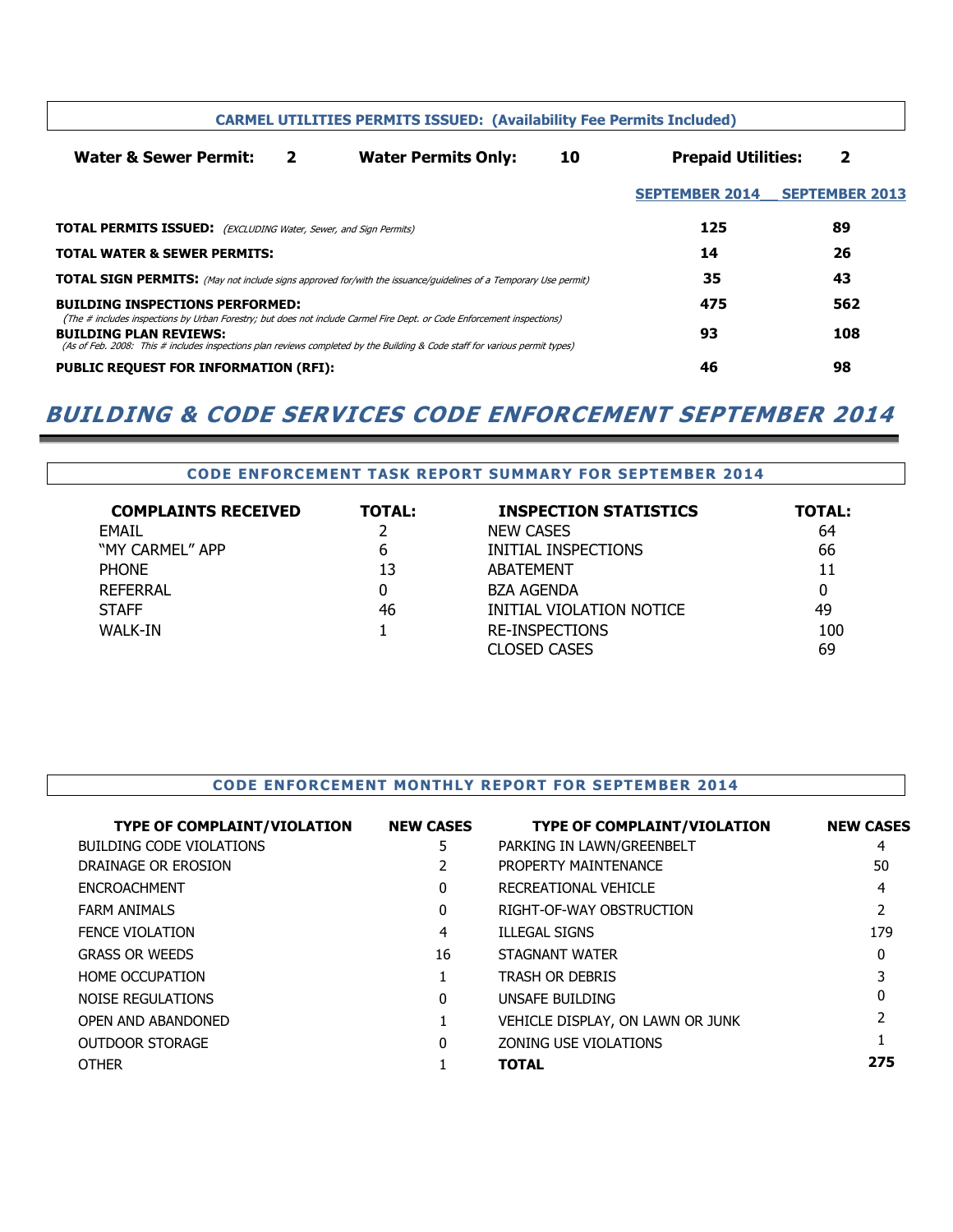| <b>JOF CAA</b>                                                                                                                     |                                     |                    | <b>SEPTEMBER 2014</b>    |                  |                       |
|------------------------------------------------------------------------------------------------------------------------------------|-------------------------------------|--------------------|--------------------------|------------------|-----------------------|
|                                                                                                                                    | <b>CITY OF CARMEL/CLAY TOWNSHIP</b> |                    |                          |                  |                       |
|                                                                                                                                    | <b>SEPTEMBER</b>                    | <b>YTD</b>         | <b>SEPTEMBER</b>         | <b>YTD</b>       | <b>Difference YTD</b> |
|                                                                                                                                    | 2014                                | 2014               | 2013                     | 2013             | 2013-2014             |
| <b>SINGLE FAMILY</b>                                                                                                               | 13                                  | 233                | 20                       | 310              | $77-$                 |
| <b>SINGLE FAMILY TOWN HOMES</b> (Not charted as separate permit                                                                    |                                     |                    |                          |                  |                       |
| until spring 2003. 1 Permit per dwelling unit.)<br>Total # of Buildings: 0; Total # of Lots: 0                                     | $\bf{0}$                            |                    |                          |                  |                       |
|                                                                                                                                    |                                     | 55<br>$\mathbf{2}$ | $\bf{0}$                 | 34<br>4          | $21+$                 |
| <b>TWO-FAMILY</b><br><b>Total # of Dwelling Units:</b>                                                                             | $\mathbf{0}$<br>$\bf{0}$            |                    | $\mathbf{0}$<br>$\bf{0}$ |                  | $2 -$<br>$\mathbf{0}$ |
| <b>MULTI-FAMILY</b>                                                                                                                | 25                                  | 45                 | $\bf{0}$                 | 5                | $40+$                 |
| <b>Total # of Dwelling Units:</b>                                                                                                  | 232                                 | 589                | $\bf{0}$                 | 92               | $497+$                |
| <b>TOTAL # PERMITS ISSUED:</b><br><b>TOTAL # of DWELLING UNITS:</b>                                                                | 38<br>245                           | 335<br>881         | 20<br>20                 | 353<br>440       | $18-$<br>$44I+$       |
|                                                                                                                                    |                                     |                    |                          |                  |                       |
| <b>ROOM ADDITION</b><br><b>ROOM ADDITION &amp; INTERIOR REMODEL</b>                                                                | $\overline{\mathbf{4}}$             | 25                 | 1                        | 25               | $\bf{0}$              |
| <b>COMBINATION</b>                                                                                                                 | 5                                   | 13                 | $\bf{0}$                 | 9                | $4+$                  |
| <b>RESIDENTIAL REMODEL</b>                                                                                                         | 10                                  | 114                | 10                       | 113              | $1+$                  |
| PORCH ADDITION                                                                                                                     | 3                                   | 25                 | 5                        | 28               | $3-$                  |
| PORCH & DECK COMBINATION ADDITION                                                                                                  | $\mathbf{0}$                        | 3                  | 1                        | 8                | $5-$                  |
| <b>DECK ADDITION</b>                                                                                                               | $\overline{2}$                      | 13                 | $\mathbf{3}$             | 23               | $10-$                 |
| <b>RESIDENTIAL ACCESSORY BLDG.</b>                                                                                                 | $\overline{\mathbf{4}}$             | 21                 | 4                        | 19               | $^{2+}$               |
| <b>RESIDENTIAL SWIMMING POOL/SPA</b>                                                                                               | 8                                   | 51                 | $\overline{\mathbf{4}}$  | 52               | $1-$                  |
| <b>GARAGE/CARPORT Attached</b>                                                                                                     | $\mathbf{0}$                        | $\mathbf{2}$       | $\bf{0}$                 | $\mathbf{2}$     | $\bf{0}$              |
| <b>GARAGE/CARPORT Detached</b>                                                                                                     | 1                                   | 8                  | 1                        | 3                | $5+$                  |
| <b>COMMERCIAL BUILDING</b>                                                                                                         | $\bf{0}$                            | 11                 | $\bf{0}$                 | 10               | $1+$                  |
| <b>COMMERCIAL ADDITION</b>                                                                                                         | $\bf{0}$                            | $\overline{2}$     | $\bf{0}$                 | $\overline{2}$   | $\bf{0}$              |
| <b>COMMERCIAL REMODEL</b>                                                                                                          | 8                                   | 68                 | 10                       | 52               | $16+$                 |
| <b>COMMERCIAL ADDITION &amp; REMODEL</b>                                                                                           |                                     |                    |                          |                  |                       |
| <b>COMBINATION</b>                                                                                                                 | 1                                   | 3                  | $\bf{0}$                 | 2                | $1+$                  |
| <b>COMMERCIAL SWIMMING POOL</b>                                                                                                    | $\mathbf{0}$                        | $\mathbf{0}$       | $\mathbf{0}$             | 1                | $1-$                  |
| <b>COMMERCIAL ACCESSORY BLDG</b>                                                                                                   | $\bf{0}$                            | 1                  | $\bf{0}$                 | $\overline{2}$   | $1-$                  |
| <b>COMMERCIAL TENANT SPACE</b>                                                                                                     | 5                                   | 44                 | 6                        | 61               | $17 -$                |
| <b>COMMERCIAL DECK</b>                                                                                                             | $\bf{0}$                            | $\bf{0}$           | $\bf{0}$                 | $\bf{0}$         | $\bf{0}$              |
| <b>TEMPORARY USE</b>                                                                                                               | 10                                  | 52                 | 4                        | 49               | $3+$                  |
| <b>MASSAGE THERAPIST PERMIT</b>                                                                                                    | 4                                   | 56                 | $\overline{2}$           | 26               | $30+$                 |
| <b>INSTITUTIONAL BUILDING</b> (INSTITUTIONAL includes churches, schools,                                                           |                                     |                    |                          |                  |                       |
| libraries, & public hospitals)                                                                                                     | $\bf{0}$                            | 3                  | $\bf{0}$                 | 4                | 1-                    |
| <b>INSTITUTIONAL ADDITION</b>                                                                                                      | $\mathbf{0}$                        | $\mathbf{0}$       | $\bf{0}$                 | $\bf{0}$         | $\bf{0}$              |
| <b>INSTITUTIONAL REMODEL</b>                                                                                                       | $\mathbf{0}$                        | 1                  | $\bf{0}$                 | 7                | $6-$                  |
| <b>INSTITUTIONAL ADDITION &amp; REMODEL</b>                                                                                        |                                     |                    |                          |                  |                       |
| <b>COMBINATION</b>                                                                                                                 | $\mathbf{0}$                        | 0                  | $\bf{0}$                 | $\bf{0}$         | $\bf{0}$              |
| <b>INSTITUTIONAL ACCESSORY BLDG</b>                                                                                                | $\mathbf{1}$                        | $\overline{2}$     | $\bf{0}$                 | $\bf{0}$         | $2+$                  |
| <b>INSTITUTIONAL SWIMMING POOL</b>                                                                                                 | $\bf{0}$                            | $\mathbf{0}$       | $\bf{0}$                 | $\bf{0}$         | $\bf{0}$              |
| <b>INSTITUTIONAL DECK</b>                                                                                                          | $\bf{0}$                            | $\bf{0}$           | $\bf{0}$                 | $\bf{0}$         | $\bf{0}$              |
| <b>UNDERGROUND TANK</b>                                                                                                            | $\bf{0}$                            | $\mathbf{0}$       | $\bf{0}$                 | $\bf{0}$         | $\bf{0}$              |
| <b>MOVE</b>                                                                                                                        | $\mathbf{0}$                        | $\mathbf{0}$       | $\bf{0}$                 | $\bf{0}$         | $\bf{0}$              |
| <b>MANUFACTURED HOME</b>                                                                                                           | $\bf{0}$                            | $\bf{0}$           | $\bf{0}$                 | $\bf{0}$         | $\bf{0}$              |
| <b>CELL TOWER/Co-Locate/Satellite Dish</b>                                                                                         | $\mathbf{3}$                        | 20                 | $\overline{\mathbf{4}}$  | $\boldsymbol{9}$ | $11+$                 |
| <b>DEMOLITION</b>                                                                                                                  |                                     |                    |                          |                  |                       |
| Residential: 13; Commercial: 1; Institutional: 0<br>ELECTRICAL (Residential or Commercial permits pulled for minor electrical      | 14                                  | 45                 | 3                        | 31               | $14+$                 |
| work & inspection ONLY)                                                                                                            | 4                                   | 56                 | 11                       | 70               | $14-$                 |
| <b>TOTAL PERMITS ISSUED:</b>                                                                                                       | 125                                 | 974                | 89                       | 961              | $13+$                 |
| **NOTE: Permit statistics listed are updated as often as possible--removing voided permit #'s from the appropriate columns/totals. |                                     |                    |                          |                  |                       |

ESTIMATED COST OF CONSTRUCTION IN CLAY TOWNSHIP FOR SEPTEMBER 2014: \$44,427,084.00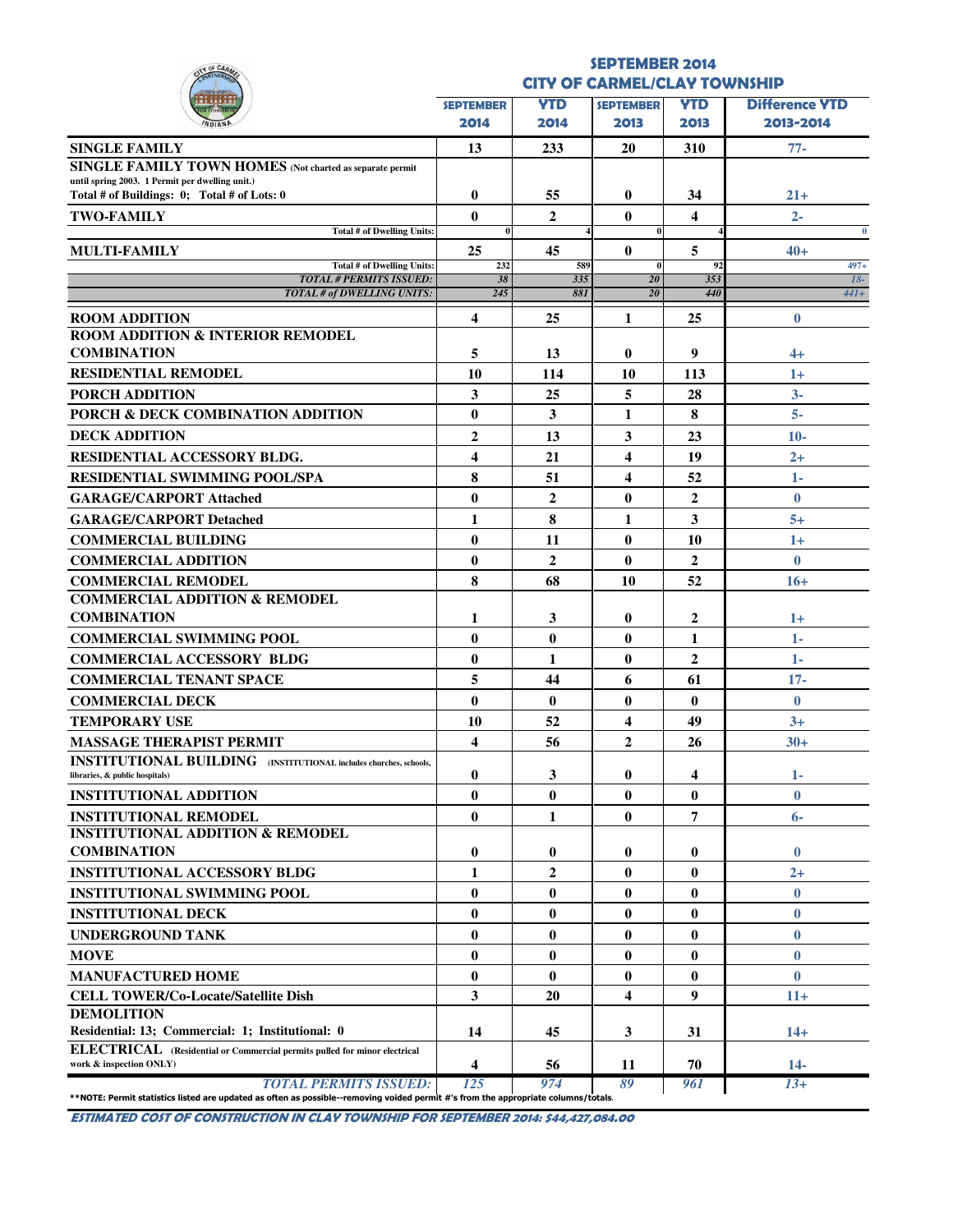## DEPARTMENT OF COMMUNITY SERVICES

INCOME REPORT SEPTEMBER 1-30, 2014



| <b>Transaction Types:</b>                                                                                                                                                      | # of Transactions: |    | <b>Total Income of Transactions:</b> |
|--------------------------------------------------------------------------------------------------------------------------------------------------------------------------------|--------------------|----|--------------------------------------|
| <b>BUILDING PERMITS:</b> [Building permits includes the fee for full Certificate of Occupancy (C/O) or Substantial<br>Completion (C.S.C.) that will be issued, when required.] | 96                 | \$ | 157,004.45                           |
| <b>DEMOLITION PERMITS:</b>                                                                                                                                                     | 14                 | \$ | 3,592.50                             |
| <b>ELECTRICAL PERMITS:</b> (Separate electrical/meter inspections-no other work being done.)                                                                                   | 1                  | \$ | 65.50                                |
| <b>LATE FEES:</b>                                                                                                                                                              | 1                  | \$ | 1,935.00                             |
| <b>MASSAGE THERAPIST PERMITS/RENEWALS:</b>                                                                                                                                     | 5                  | \$ | 100.00                               |
| RE-INSPECTION, EXTRA/ADDITIONAL INSPECTION, AND/OR TEMPORARY C/O / C.S.C.                                                                                                      |                    |    |                                      |
| FEES:                                                                                                                                                                          | 56                 | \$ | 4,244.00                             |
| PLAN AMENDMENT: (COMMERCIAL/INSTITUTIONAL)                                                                                                                                     | 0                  | \$ |                                      |
| PLAN AMENDMENT: (RESIDENTIAL)                                                                                                                                                  | 1                  | \$ | 160.00                               |
| <b>SPECIAL EVENT PERMITS:</b>                                                                                                                                                  | 7                  | \$ | 1,120.00                             |
| TEMPORARY USE PERMITS/EXTENSIONS:                                                                                                                                              | 0                  | \$ |                                      |
| <b>ADLS: (Applications)</b>                                                                                                                                                    | 1                  | \$ | 967.00                               |
| <b>ADLS AMENDMENTS:</b>                                                                                                                                                        | $\mathbf{1}$       | \$ | 643.00                               |
| <b>COMMITMENT AMENDMENTS:</b>                                                                                                                                                  | 1                  | \$ | 1,238.00                             |
| <b>DEVELOPMENT PLAN:</b>                                                                                                                                                       | 1                  | \$ | 1,116.76                             |
| <b>DEVELOPMENT PLAN AMENDMENTS:</b>                                                                                                                                            | 0                  | \$ |                                      |
| <b>HPR REVIEWS:</b>                                                                                                                                                            | 0                  | \$ |                                      |
| <b>ORDINANCE AMENDMENT APPLICATIONS:</b>                                                                                                                                       | 0                  | \$ |                                      |
| <b>PLAT VACATIONS:</b>                                                                                                                                                         | 0                  | \$ |                                      |
| <b>PRIMARY PLATS:</b>                                                                                                                                                          | 0                  | \$ |                                      |
| <b>PRIMARY PLAT AMENDMENTS:</b>                                                                                                                                                | 0                  | \$ |                                      |
| <b>PUD ORDINANCES:</b>                                                                                                                                                         | 1                  | \$ | 12,975.80                            |
| <b>REZONE:</b>                                                                                                                                                                 | 0                  | \$ |                                      |
| <b>SDR SITE PLAN REVIEWS:</b>                                                                                                                                                  | 0                  | \$ |                                      |
| <b>SECONDARY PLATS / REPLATS:</b>                                                                                                                                              | 2                  | \$ | 4,273.00                             |
| <b>SUBDIVISION WAIVERS:</b>                                                                                                                                                    | 0                  | \$ |                                      |
| <b>ZONING WAIVER:</b>                                                                                                                                                          | 0                  | \$ |                                      |
| <b>TAC ONLY APPLICATIONS:</b>                                                                                                                                                  | 0                  | \$ |                                      |
| <b>COMMITMENT AMENDMENT:</b>                                                                                                                                                   | 0                  | \$ |                                      |
| <b>DEVELOPMENT STANDARDS VARIANCES:</b>                                                                                                                                        | 0                  | \$ |                                      |
| <b>HEARING OFFICER REVIEWS:</b>                                                                                                                                                | 2                  | \$ | 320.00                               |
| <b>SPECIAL EXCEPTION VARIANCE:</b>                                                                                                                                             | 0                  | \$ |                                      |
| <b>SPECIAL USES: (Inicudes Special Use Amendments)</b>                                                                                                                         | 0                  | ¢  |                                      |
| <b>USE VARIANCES:</b>                                                                                                                                                          | $\mathbf{1}$       | \$ | 1,609.00                             |
| <b>SIGN PERMITS:</b>                                                                                                                                                           | 20                 | \$ | 3,330.44                             |
| <b>ADMINSTRATIVE APPROVALS:</b>                                                                                                                                                | $\mathbf 0$        | \$ |                                      |
| <b>APPEALS:</b>                                                                                                                                                                | 0                  | \$ | -                                    |
| <b>TIME EXTENSIONS:</b>                                                                                                                                                        | 0                  | \$ |                                      |
| <b>TRAFFIC STUDIES:</b>                                                                                                                                                        | 0                  | \$ |                                      |
| MISC.: (COPIES/MAPS/DUPLICATE PLARCARDS/ETC)                                                                                                                                   | 9                  | \$ | 769.50                               |
| <b>ZONING DETAILS/LETTER:</b>                                                                                                                                                  | $\overline{2}$     | \$ | 190.00                               |
| <b>ZONING ORDINANCES: (Copies of)</b>                                                                                                                                          | $\mathbf 0$        | \$ |                                      |
| <b>PARK &amp; RECREATION IMPACT FEE: (PRIF)</b>                                                                                                                                | 197                | \$ | 199,845.40                           |
| <b>TOTALS:</b>                                                                                                                                                                 |                    |    |                                      |
| <b>GENERAL FUND:</b>                                                                                                                                                           |                    | \$ | 195,653.95                           |
| PRIF ACCOUNT # 106:                                                                                                                                                            |                    | \$ | 199,845.40                           |
| <b>UTILITY FEES:</b> (Sewer/Water permits)                                                                                                                                     |                    | \$ | 35,804.00                            |
| <b>TOTAL DEPOSIT:</b>                                                                                                                                                          |                    | \$ | 431,303.35                           |
| <b>Last Month's General Fund Deposit:</b>                                                                                                                                      |                    | \$ | 170,965.26                           |
| <b>Last Month's Total Deposit:</b>                                                                                                                                             |                    | \$ | 261,965.26                           |

NOTE: Receipts were deposited for 21 business days this month.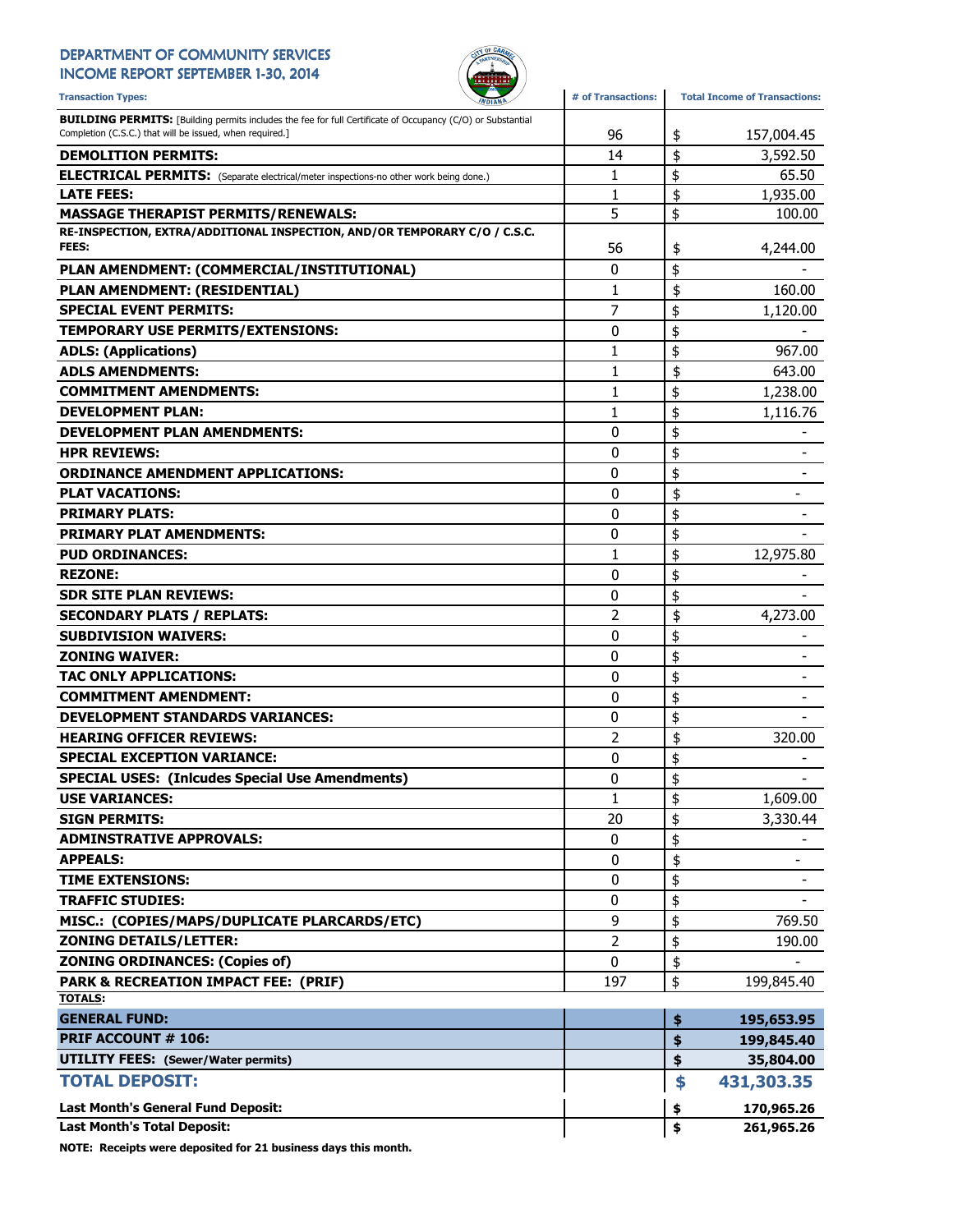#### **CITY OF CARMEL DEPARTMENT OF COMMUNITY SERVICES**

#### **EXPENSES OF NOTE**

#### **SEPTEMBER 2014**

| <b>EXPENSE</b>                 | September 2014 | YEAR TO DATE 2014 | <b>YEAR TO DATE 2013</b> |
|--------------------------------|----------------|-------------------|--------------------------|
| Overtime                       | \$5,127.89     | \$16,651.13       | \$18,953.69              |
| <b>Legal Fees</b>              | \$0.00         | \$7,434.30        | \$23,494.00              |
| <b>Consulting Fees</b>         | \$0.00         | \$0.00            | \$0.00                   |
| Travel (Including per diems)   | \$2,227.42     | \$8,336.90        | \$8,336.90               |
| Instruction/Training/Education | \$1,213.00     | \$5,698.89        | \$1,820.00               |

**Instruction, Training and Education Completed; Presentations and acknowledgements Received SEPTEMBER 2014**

Darren Mast attended a Law and Code Enforcement Training in Baltimore, MD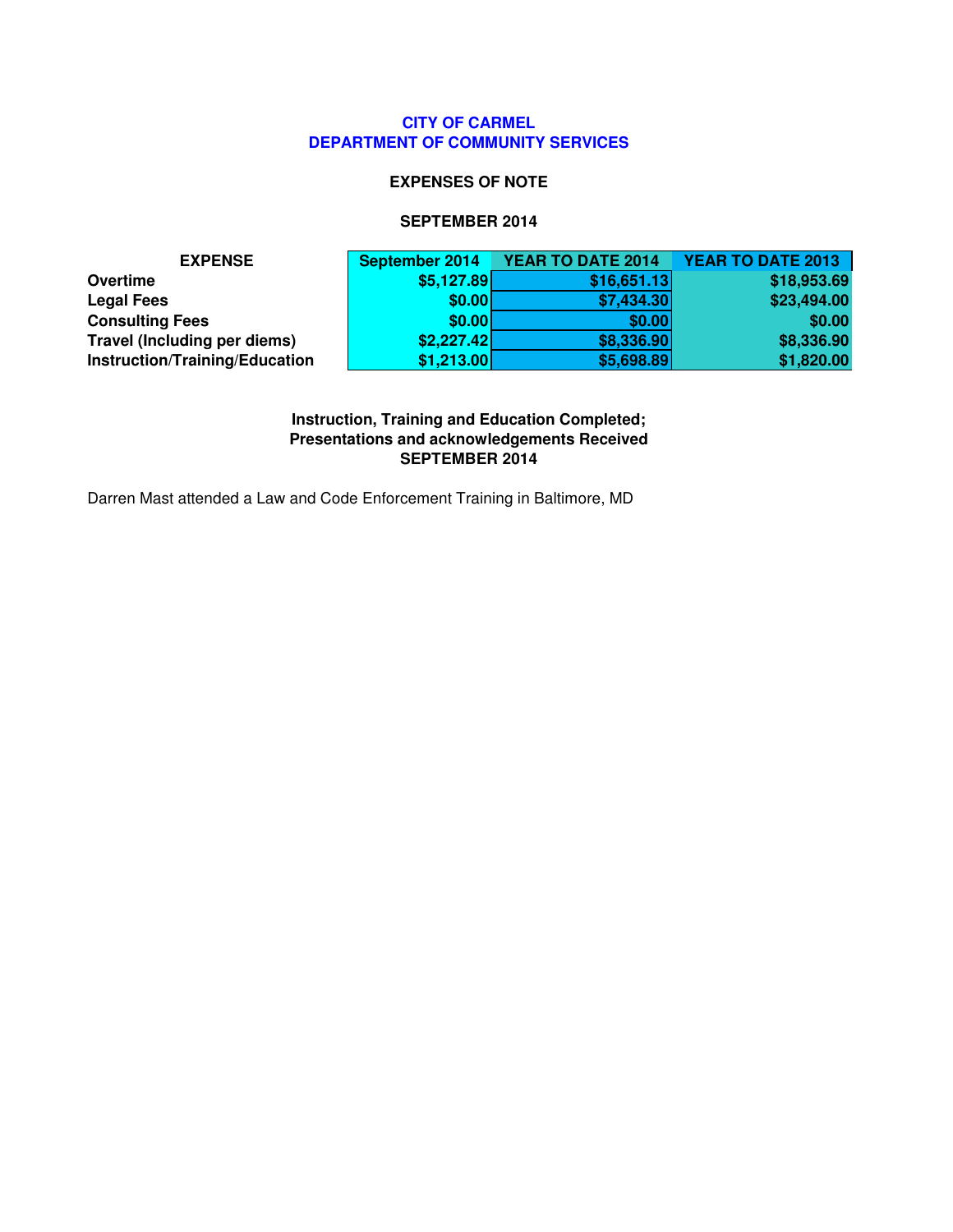## SPECIAL STUDIES COMMITTEE ACTIVITY CITY OF CARMEL/CLAY TOWNSHIP – SEPTEMBER 2, 2014

| <b>KIRBY PARK NORTH</b><br>1001-1075 3 <sup>rd</sup> Ave. SW<br>The applicant seeks approvals to repaint the exterior of the<br>building.<br>Docket #: 14080013                                                     | <b>ADLS Amend</b>     | Approved 4-0, 1 absent     |
|---------------------------------------------------------------------------------------------------------------------------------------------------------------------------------------------------------------------|-----------------------|----------------------------|
| <b>MOBIL GAS STATION</b><br>10400 Michigan Rd.<br>The applicant seeks approvals to rebrand the gas station from a<br>Phillips 66 to a Mobil.<br>Docket #: 14080014                                                  | <b>ADLS Amend</b>     | Approved 4-0, 1 absent     |
| <b>MEIJER STORE REMODEL</b><br>1424 W. Carmel Dr.<br>The applicant seeks approvals for alterations to the front<br>building façade, garden area, fuel canopy, and other minor<br>alterations.<br>Docket #: 14080002 | <b>ADLS Amend</b>     | <b>Tabled to October 7</b> |
| 580 CARMEL<br>580 E. Carmel Dr.<br>The applicant seeks site plan and design approval for a 3-story<br>office building, parking area, and detention pond<br>Docket #: 13120023                                       | DP Amend / ADLS Amend | <b>Tabled</b>              |
| KINGDOM HALL, COLLEGE PARK CONGREGATION OF<br><b>JEHOVAH'S WITNESSES</b><br>10439 Commerce Dr.<br>The applicant seeks site plan and design approval for a place of<br>worship.<br>Docket #: 14060016                | DP / ADLS             | Approved 4-0, 1 absent     |

## SUBDIVISION COMMITTEE ACTIVITY CITY OF CARMEL/CLAY TOWNSHIP – SEPTEMBER 2, 2014

| <b>GRANNAN GROVE PUD REZONE WITH PRIMARY PLAT</b><br>3739 W. 141 <sup>st</sup> St.<br>The applicant seeks approval to rezone 9.774 acres from S-<br>1/Residential to PUD/Planned Unit Development. The applicant<br>also seeks primary plat approval for 14 residential lots with<br>common area as part of the PUD.<br>Docket #: 14060017 | Rezone | Discussed, then sent to Plan Commission with a<br>favorable recommendation 4-1 |
|--------------------------------------------------------------------------------------------------------------------------------------------------------------------------------------------------------------------------------------------------------------------------------------------------------------------------------------------|--------|--------------------------------------------------------------------------------|
| <b>GREEN HOUSE COTTAGES</b><br>130-140 E. 126 <sup>th</sup> St.<br>The applicant seeks approval to rezone 4.61 acres from R-<br>2/Residence to PUD/Planned Unit Development.<br>Docket #: 14050013                                                                                                                                         | Rezone | Discussed, then sent to Plan Commission with a<br>favorable recommendation 5-0 |

## PLAN COMMISSION ACTIVITY CITY OF CARMEL/CLAY TOWNSHIP – SEPTEMBER 16, 2014

| <b>MURPHY RESIDENCE - LAURA VISTA SUBDIVISION, COMMITMENT</b><br><b>AMENDMENT</b>                                                                                                                                                 | <b>Commitment Amendment</b> | Approved 8 in favor, 2 opposed, 1 absent |
|-----------------------------------------------------------------------------------------------------------------------------------------------------------------------------------------------------------------------------------|-----------------------------|------------------------------------------|
| 14251 Laura Vista Dr.<br>The applicant seeks approval to amend the recorded<br>commitments regarding : slab foundation, 4/12 roof pitch on one<br>portion of the house, and greater than 12" eave overhang.<br>Docket #: 14080012 |                             |                                          |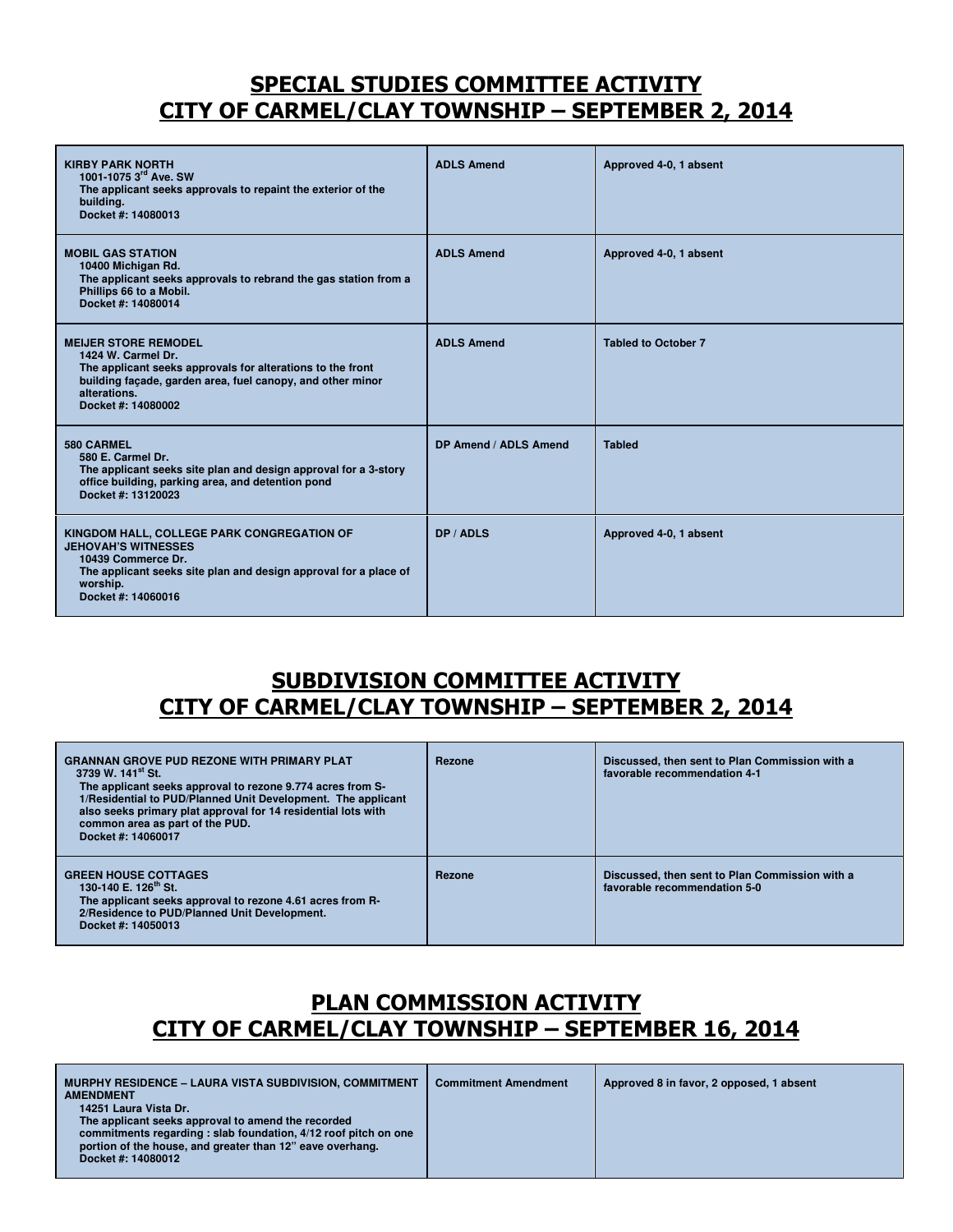| <b>FLOOD HAZARD AREAS</b><br>The applicant seeks approval to establish a new ordinance for<br>Flood Hazard Areas as Chapter 10, Article 5 of the Carmel City<br>Code, resulting in the repeal of Chapter 22: Flood Hazard<br>Districts and the amendments of Chapter 3: Definitions and<br>Chapter 4: Districts and Boundaries of the Carmel Zoning<br>Ordinance. The purpose of this ordinance is to comply with a<br>new State Model Flood Plain Ordinance and to continue<br>participation in the National Flood Insurance Program.<br>Docket #: 14080007 | <b>Ordinance Amendment</b> | Approved then sent to City Council with favorable<br>recommendation 10-0, 1 absent   |
|--------------------------------------------------------------------------------------------------------------------------------------------------------------------------------------------------------------------------------------------------------------------------------------------------------------------------------------------------------------------------------------------------------------------------------------------------------------------------------------------------------------------------------------------------------------|----------------------------|--------------------------------------------------------------------------------------|
| PENSKE CHEVROLET PARKING EXPANSION<br>3202 E. 96 <sup>th</sup> St.<br>The applicant seeks site plan and design approval for a 100<br>space vehicle inventory & display parking area.<br>Docket #: 14070008                                                                                                                                                                                                                                                                                                                                                   | DP / ADLS                  | <b>Tabled to October 21</b>                                                          |
| <b>SUNRISE ON THE MONON PUD REZONE</b><br>9876 Westfield Blvd.<br>The applicant seeks approval to rezone 80.135 acres from S-<br>1/Residence to PUD/Planned Unit Development, for a residential<br>development with mixed dwelling types and with green spaces.<br>Docket #: 14070009                                                                                                                                                                                                                                                                        | Rezone                     | Discussed then sent to Subdivision Committee on<br>October 7, 2014                   |
| <b>ST VINCENT HEART CENTER HELIPAD</b><br>10202 N. Meridian St.<br>The applicant seeks site plan approval for a private helicopter<br>landing facility for the Heart Center.<br>Docket #: 14070010                                                                                                                                                                                                                                                                                                                                                           | DP / ADLS                  | <b>Tabled to October 21</b>                                                          |
| <b>GREEN HOUSE COTTAGES</b><br>130-140 E. 126 <sup>th</sup> St.<br>The applicant seeks approval to rezone 4.61 acres from R-<br>2/Residence to PUD/Planned Unit Development.<br>Docket #: 14050013                                                                                                                                                                                                                                                                                                                                                           | Rezone                     | Approved then sent to City Council with a favorable<br>recommendation 10-0, 1 absent |
| <b>GRANNAN GROVE PUD REZONE WITH PRIMARY PLAT</b><br>3739 W. 141 <sup>st</sup> St.<br>The applicant seeks approval to rezone 9.774 acres from S-<br>1/Residential to PUD/Planned Unit Development. The applicant<br>also seeks primary plat approval for 14 residential lots with<br>common area as part of the PUD.<br>Docket #: 14060017                                                                                                                                                                                                                   | <b>Rezone</b>              | Approved then sent to City Council with a favorable<br>recommendation 10-0, 1 absent |

### BOARD OF ZONING APPEALS ACTIVITY CITY OF CARMEL/CLAY TOWNSHIP

## BZA HEARING OFFICER – SEPTEMBER 22, 2014

| <b>CLOUSE POOL, SADDLE CREEK, SECTION 4, LOT 124</b><br>14071 Triple Crown Dr.<br>The applicant seeks the following development standard<br>variance for a new pool:<br>3 foot minimum pool setback from easement, pool requested in<br>landscape easement<br>Docket #: 14090003 | Variance | Approved |
|----------------------------------------------------------------------------------------------------------------------------------------------------------------------------------------------------------------------------------------------------------------------------------|----------|----------|
| WICHMAN ACCESSORY STRUCTURE, 721 1ST AVE NW<br>721 1 <sup>st</sup> Avenue NW<br>The applicant seeks the following development standard<br>variance for an accessory structure:<br>18 foot maximum height, 20 feet requested<br>Docket #: 14090004                                | Variance | Approved |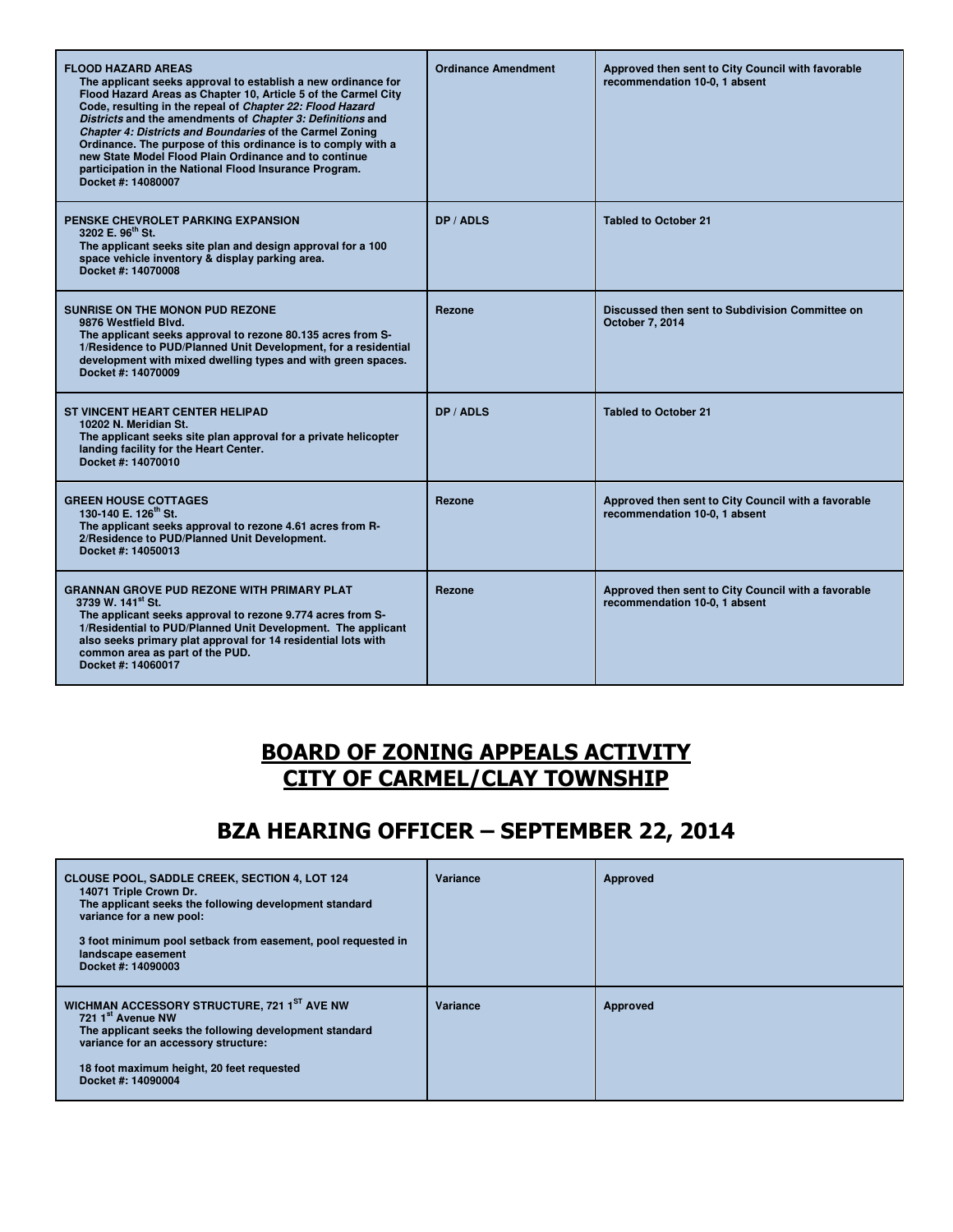## REGULAR MEETING – SEPTEMBER 22, 2014

| <b>KROGER EXPANSION</b><br>1217 S. Rangeline Rd.<br>The applicant seeks the following development standards<br>variance approvals for a building addition:                                                       |                     |                                      |
|------------------------------------------------------------------------------------------------------------------------------------------------------------------------------------------------------------------|---------------------|--------------------------------------|
| 40,000 sq. ft. max building footprint, 78,406 sq. ft. requested<br>Docket #: 14070017                                                                                                                            | Variance            | Approved with condition              |
| Minimum 392 parking spaces, 282 requested<br>Docket #: 14070018                                                                                                                                                  | Variance            | Approved with condition              |
| 50% tree preservation, 44% requested<br>Docket #: 14070019                                                                                                                                                       | Variance            | Approved with condition              |
| <b>Number of signs</b><br>Docket #: 14070020                                                                                                                                                                     | Variance            | Approved with condition              |
| Maximum sign area<br>Docket #: 14070021                                                                                                                                                                          | Variance            | Withdrawn                            |
| <b>ST. VINCENT HEART CENTER HELIPAD</b><br>10202 N. Meridian St.<br>The applicant seeks the following use variance and development<br>standards variance approvals for a private helicopter landing<br>facility: |                     |                                      |
| <b>Permitted uses</b><br>Docket #: 14070012                                                                                                                                                                      | <b>Use Variance</b> | <b>Denied</b>                        |
| Minimum tract size 5 acres, 1.33 acres proposed<br>Docket #: 14070013                                                                                                                                            | Variance            | <b>Approved</b>                      |
| Perimeter bufferyards, 0 provided<br>Docket #: 14070014                                                                                                                                                          | Variance            | <b>Approved</b>                      |
| US-31 landscape requirements, no plantings in the Greenbelt<br>proposed<br>Docket #: 14070015                                                                                                                    | Variance            | <b>Approved</b>                      |
| Tree preservation, no tree preservation proposed<br>Docket #: 14070016                                                                                                                                           | Variance            | <b>Approved</b>                      |
| <b>HERTZ/PENSKE CAR RENTAL, PARK PLACE PUD</b><br>1441 S. Guilford Rd.<br>The applicant seeks the following use variance for a car rental<br>business:<br><b>Permitted Primary Uses</b><br>Docket #: 14080006    | <b>Use Variance</b> | Approved with condition              |
| <b>WENDY'S REMODEL SIGNAGE</b><br>2370 E. 116th St.<br>The applicant seeks the following use variances for new and<br>existing signs:                                                                            | Variance            | <b>Tabled to Tuesday, October 28</b> |
| Number of signs, 2 allowed, 3 requested<br>Docket #: 14080008                                                                                                                                                    |                     |                                      |
| Maximum sign area<br>Docket #: 14080009                                                                                                                                                                          |                     |                                      |
| 30 square feet maximum sign area for menu board<br>Docket #: 14080010                                                                                                                                            |                     |                                      |
| 6 feet maximum height for menu board<br>Docket #: 14080011                                                                                                                                                       |                     |                                      |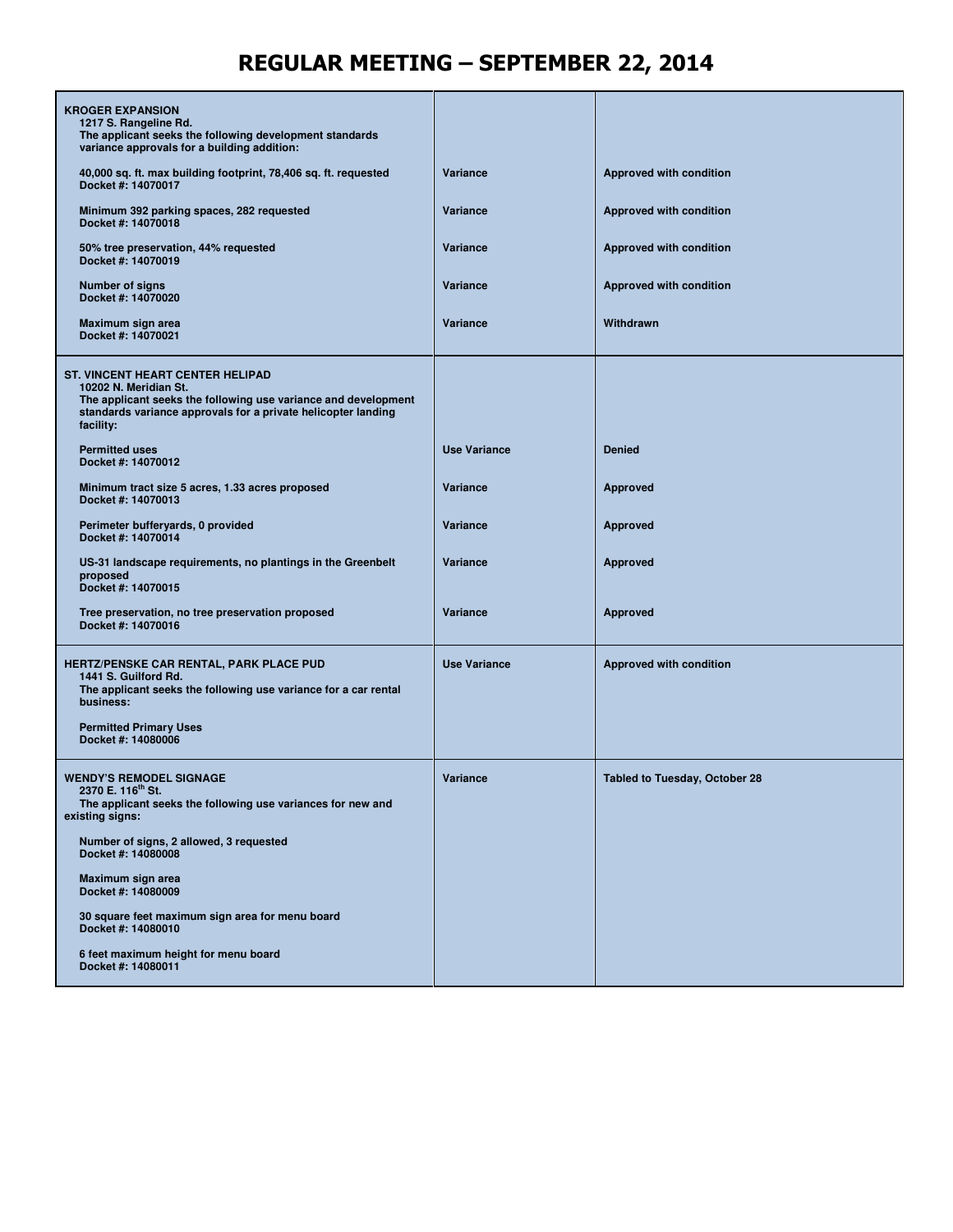# **City of Carmel Monthly Permits Issued Page 1**

| Issue<br>Date | Status | Subdiv Name<br>Permit<br><b>NO</b>         | <b>Property Address</b>          | Permit Type Description            | Estimated<br>Cost of<br>onstructio | Sq Ft                    | <b>Contractor Name</b>                       | <b>Contractor Address</b>    | Cont.City                | Cont. Cont.<br>Zip<br>State | Cont.Phone     | Propety Owner (as listed<br>per applicant) | Owner Adrs                  | Owner City          | Owner<br>State | Owne<br>Zip |
|---------------|--------|--------------------------------------------|----------------------------------|------------------------------------|------------------------------------|--------------------------|----------------------------------------------|------------------------------|--------------------------|-----------------------------|----------------|--------------------------------------------|-----------------------------|---------------------|----------------|-------------|
| 09/02/14      |        | 4070151<br><b>LONGRIDGE ESTATES</b>        | 13713 FOSSIL DR                  | RESIDENTIAL REMODEL                | \$18,000                           | 1,229                    | <b>WHEELINGTON, JOHNNY</b>                   | <b>6433 WASHINGTON ST E</b>  | NDIANAPOLIS              | 46219                       | 317) 504-7209  | (OMMURU, THIRUMALA R & UMASRI BHA)         | 13713 FOSSIL DR             | CARMEL              |                | 46074       |
|               |        | 14080109<br><b>LEXINGTON FARMS</b>         | 10861 LEXINGTON DR               | <b>ESIDENTIAL REMODEL</b>          | \$11,271                           | 2,148                    | CREW 2 INC.                                  | <b>650 MINNEHAHA AVE</b>     | <b>IINNEAPOLIS</b>       | 55406                       | 612) 276-1672  | <b>BRAITMAN, CAROL</b>                     | 10861 LEXINGTON DR          | CARMEL              |                | 46280       |
|               |        | 14080110<br><b>CLARIDGE FARM</b>           | 12522 GLENDURGAN DF              | RESIDENTIAL REMODE                 | \$33,577                           | 3.433                    | CREW 2 INC.                                  | 2650 MINNEHAHA AVE           | <b><i>INNEAPOLIS</i></b> | 55406                       | (612) 276-1672 | <b>JIMA, SHIGERL</b>                       | 12522 GLENDURGAN DI         | CARMEL              |                | 46032       |
|               |        | THE SANCTUARY AT 116TH STREET<br>14080124  | 11927 EAGLECHASE WAY             | RESIDENTIAL SINGLE FAMILY DWELLING | \$335,000                          | 5,593                    | <b>YAN HOMES INC</b>                         | 3685 PRIORITY WAY S DF       | NDIANAPOLIS              | 46240                       | (317) 819-2623 | YAN HOMES INC                              | 3685 PRIORITY WAY S DF      | <b>INDIANAPOLIS</b> |                | 46240       |
|               |        | 14080132<br><b>WILSON'S VILLAGE</b>        | 744 COLLEGE WAY                  | RESIDENTIAL REMODEL                | \$18,000                           | 138                      | BOOHER BUILDING &<br><b>REMODELING</b>       | 67 E GARNER RD #200          | <b>BROWNSBURG</b>        | 46112                       | 317) 852-5546  | MEYER, HEATH & NANCY                       | 744 COLLEGE WAY             | CARMEL              |                | 46032       |
|               |        | WOODLAND SPRINGS<br>14080136               | 3715 BRIAN PL                    | RESIDENTIAL REMODEL                | \$5,000                            | 60                       | <b>G HOME IMPROVEMENT</b>                    | 517 MAIN ST                  | <b>BEECH GROVE</b>       | 46107                       |                | CORBO, ANDREW                              | 3715 BRIAN PL               | CARMEL              |                | 46033       |
|               |        | 14080139<br><b>BENTLEY OAKS</b>            | 13584 CONTINENTAL WAY            | RESIDENTIAL REMODEL                | \$25,000                           | 100                      | SOONER CONSTRUCTION                          | 2948 N 1000 E                | <b>VHITESTOWN</b>        | 6075                        | (317) 714-3027 | (ISER, DAN                                 | 13584 CONTINENTAL WAY       | CARMEL              |                | 46032       |
|               |        | 14080150                                   | 947 W 146 ST                     | <b>DEMOLITION</b>                  | \$0                                |                          | <b>GRADEX INC</b>                            | 12900 N MERIDIAN ST, STE 120 | ARMEL                    | 6032                        | 317) 573-397   | <b>ICDAVITT, ROBERT</b>                    | 947 W 146TH ST              | CARMEL              |                | 46032       |
| 09/03/14      |        | 14080149<br>SETTLER'S RIDGE AT HAVERSTICK  | 5941 ALDER CT                    | RESIDENTIAL DECK ADDITION          | \$8,000                            | 751                      | PHILLABAUM, DAVID                            | 6255 EASTGATE AVE            | NDIANAPOLIS              | 46236                       | 317) 361-631   | JEHRING, PAT                               | 5941 ALDER CT               | CARMEL              |                | 46033       |
| 09/04/14      |        | 14080119<br><b>BROOKSHIRE NORTI</b>        | 12970 BROOKSHIRE PKWY            | RESIDENTIAL PORCH ADDITION         | \$8,450                            | 288                      | BERNDT, FRED                                 | 12970 BROOKSHIRE PARKWAY     | CARMEL                   | 46033                       |                | GOSPEL, TOM & MARY                         | 12970 BROOKSHIRE PKWY       | CARMEL              |                | 46033       |
|               |        | 14080157<br>MOFFITT FARM AT PRAIRIE VIEW   | 13217 GRIFFIN RUN                | RESIDENTIAL ADDITION AND REMODEL   | \$22,554                           | 92                       | <b>WEISS &amp; COMPANY, LLC</b>              | 1048 SUMMIT DR               | CARMEL                   | 46032                       | (317) 844-5095 | COLE, ROBERT                               | 13217 GRIFFIN RUN           | CARMEL              |                | 46033       |
|               |        | <b>SPRINGMILL STREAMS</b><br>14090003      | 532 DORSET BLVD                  | <b>RESIDENTIAL REMODEL</b>         | \$521,182                          | 3,794                    | RIFFEY BUILDERS INC                          | 5205 S 525 W                 | PENDLETON                | 46064                       | (765) 778-317  | BIRGE, JAMES & ALISON                      | 5766 N PENNSYLVANIA ST      | <b>INDIANAPOLIS</b> |                | 46220       |
| 09/05/14      |        | 14080004                                   | 624 S RANGE LINE RD              | TEMPORARY USE SPECIAL EVENT        | \$0                                | $\Omega$                 | A CLASSIC RENTAL                             | 1333 E 86TH ST               | <b>INDIANAPOLIS</b>      | 46240                       | (317) 253-0586 | MOHAWK MANAGEMEN                           | 599 INDUSTRIAL DR #316      | CARMEL              |                | 46032       |
|               |        | 14080036                                   | 111 CONGRESSIONAL BLVD           | TEMPORARY USE SPECIAL EVENT        | \$0                                | $\sim$                   | A CLASSIC RENTAL                             | 1333 E 86TH ST               | <b>INDIANAPOLIS</b>      | 46240                       | (317) 253-058  | BALDWIN & LYONS                            | 111 CONGRESSIONAL BLVD      | CARMEL              |                | 46032       |
|               |        | 14080066                                   | 851/861 GOLFVIEW DR              | RESIDENTIAL MULTI-FAMILY           | \$245,000                          | 16,000                   | <b>BUCKINGHAM COMPANIES</b>                  | 941 N MERIDIAN ST            | NDIANAPOLIS              | 46204                       | (317) 974-1234 | <b>BUCKINGHAM COMPANIES</b>                | 941 N MERIDIAN ST           | <b>INDIANAPOLIS</b> |                | 46204       |
|               |        | 14080067                                   | 941/951 GOLFVIEW DR              | <b>RESIDENTIAL MULTI-FAMILY</b>    | \$245,000                          | 16,000                   | <b>BUCKINGHAM COMPANIES</b>                  | 941 N MERIDIAN ST            | <b>INDIANAPOLIS</b>      | 46204                       | (317) 974-1234 | <b>BUCKINGHAM COMPANIES</b>                | 941 N MERIDIAN ST           | <b>INDIANAPOLIS</b> |                | 46204       |
|               |        | 14080068                                   | 1007/1017 GOLFVIEW DR            | RESIDENTIAL MULTI-FAMILY           | \$245,000                          | 16,000                   | <b>BUCKINGHAM COMPANIES</b>                  | 941 N MERIDIAN ST            | NDIANAPOLIS              | 46204                       | (317) 974-1234 | <b>BUCKINGHAM COMPANIES</b>                | 941 N MERIDIAN ST           | <b>INDIANAPOLIS</b> |                | 46204       |
|               |        | 14080069                                   | 841/851 INDIAN TRAILS            | RESIDENTIAL MULTI-FAMILY           | \$245,000                          | 16.000                   | <b>BUCKINGHAM COMPANIES</b>                  | 941 N MERIDIAN ST            | <b>INDIANAPOLIS</b>      | 46204                       | (317) 974-1234 | <b>BUCKINGHAM COMPANIES</b>                | 941 N MERIDIAN ST           | <b>INDIANAPOLIS</b> |                | 46204       |
|               |        | 14080070                                   | 810/820 MOHAWK HILLS DR          | RESIDENTIAL MULTI-FAMILY           | \$245,000                          | 16,000                   | <b>BUCKINGHAM COMPANIES</b>                  | 941 N MERIDIAN ST            | NDIANAPOLIS              | 46204                       | 317) 974-1234  | <b>IUCKINGHAM COMPANIES</b>                | 941 N MERIDIAN ST           | <b>INDIANAPOLIS</b> |                | 46204       |
|               |        | 14080071                                   | 711/721 INDIAN TRAILS DR         | RESIDENTIAL MULTI-FAMILY           | \$245,000                          | 16,000                   | <b>BUCKINGHAM COMPANIES</b>                  | 941 N MERIDIAN ST            | <b>INDIANAPOLIS</b>      | 46204                       | 317) 974-1234  | <b>IUCKINGHAM COMPANIES</b>                | 941 N MERIDIAN ST           | <b>INDIANAPOLIS</b> |                | 46204       |
|               |        | 14080072                                   | 730/740/750 MOHAWK HILLS DE      | <b>RESIDENTIAL MULTI-FAMILY</b>    | \$245,000                          | 16,000                   | <b>BUCKINGHAM COMPANIES</b>                  | 941 N MERIDIAN ST            | <b>INDIANAPOLIS</b>      | 46204                       | (317) 974-1234 | <b>BUCKINGHAM COMPANIES</b>                | 941 N MERIDIAN ST           | <b>INDIANAPOLIS</b> |                | 46204       |
|               |        | 14080073                                   | 740/750 INDIAN TRAILS DR         | RESIDENTIAL MULTI-FAMILY           | \$245,000                          | 16,000                   | <b>BUCKINGHAM COMPANIES</b>                  | 941 N MERIDIAN ST            | <b>INDIANAPOLIS</b>      | 46204                       | (317) 974-1234 | <b>BUCKINGHAM COMPANIES</b>                | 941 N MERIDIAN ST           | <b>INDIANAPOLIS</b> |                | 46204       |
|               |        | 14080074                                   | 770/780/790 INDIAN TRAILS DF     | RESIDENTIAL MULTI-FAMILY           | \$245,000                          | 16,000                   | <b>BUCKINGHAM COMPANIES</b>                  | 941 N MERIDIAN ST            | <b>INDIANAPOLIS</b>      | 46204                       | (317) 974-1234 | <b>BUCKINGHAM COMPANIES</b>                | 941 N MERIDIAN ST           | <b>INDIANAPOLIS</b> |                | 46204       |
|               |        | 14080075                                   | 811/821 INDIAN TRAILS DE         | RESIDENTIAL MULTI-FAMILY           | \$245,000                          | 16,000                   | <b>BLICKINGHAM COMPANIES</b>                 | 941 N MERIDIAN ST            | NDIANAPOLIS              | 46204                       | (317) 974-1234 | <b>3UCKINGHAM COMPANIES</b>                | 941 N MERIDIAN ST           | <b>INDIANAPOLIS</b> |                | 46204       |
|               |        | 14080076                                   | 835/845 MOHAWK HILLS DR          | RESIDENTIAL MULTI-FAMILY           | \$245,000                          | 16,000                   | <b>BUCKINGHAM COMPANIES</b>                  | 941 N MERIDIAN ST            | <b>INDIANAPOLIS</b>      | 46204                       | (317) 974-1234 | <b>BUCKINGHAM COMPANIES</b>                | 941 N MERIDIAN ST           | <b>INDIANAPOLIS</b> |                | 46204       |
|               |        | 14080141                                   | 1045 N RANGE LINE RD             | COMMERCIAL TENANT FINISH           | \$427,800                          | 14,200                   | CAPITOL CONSTRUCTION                         | 11051 VILLAGE SQUARE LANE    | <b>ISHERS</b>            | 46038                       |                | <b>JORTH HILL REALTY LLC</b>               | 484 E CARMEL DR STE 206     | CARMEL              |                | 46032       |
|               |        | 14080148                                   | 201 PENNSYLVANIA PKWY #100       | COMMERCIAL REMODEL                 | \$120,000                          | 5,775                    | <b>PROTEUS PROS</b>                          | 3341 W 96TH ST               | NDIANAPOLIS              | 46268                       | (317) 208-4848 | <b><i>METHODIST HEALTH GROUP</i></b>       | 950 N MERIDIAN ST #1200     | <b>INDIANAPOLIS</b> |                | 46204       |
|               |        | 14080153                                   | 951 W 116 ST                     | RESIDENTIAL SINGLE FAMILY DWELLING | \$3,500,000                        | 18,639                   | <b>ENNIS CUSTOM HOMES</b>                    | PO BOX 142                   | ARMEL                    | 46082                       |                | <b>ICATEER, JEFF &amp; LIYAN</b>           | 13249 FROGMORE ST           | CARMEL              |                | 46032       |
|               |        | 14080156<br>SADDLEBROOK AT SHELBORNE       | 3212 HOMESTRETCH DR              | RESIDENTIAL SINGLE FAMILY DWELLING | \$700,000                          | 7.464                    | RMB BUILDING INC                             | 2167 FINCHLEY RD             | CARMEL                   | 46032                       | (317) 587-1388 | <b>RMB BUILDING INC</b>                    | 2167 FINCHLEY RD            | CARMEL              |                | 46032       |
|               |        | 14090009                                   | 5829 116TH ST E                  | <b>FEMPORARY USE SPECIAL EVENT</b> | \$0                                | $\overline{0}$           | A CLASSIC RENTAL                             | 1333 E 86TH ST               | NDIANAPOLIS              | 46240                       | 317) 253-0586  | VHI PROPCO DEVELOPMENT, LLC                | 13795 S. MURLEN RD          | OLATHE              |                | 66062       |
|               |        | 14090010                                   | 12900 HAZEL DELL PKWY            | <b>FEMPORARY USE SPECIAL EVENT</b> | \$0                                | $\Omega$                 | A CLASSIC RENTAL                             | 1333 E 86TH ST               | <b>INDIANAPOLIS</b>      | 46240                       | (317) 253-0586 | NORTHVIEW CHRISTIAN LIFE CHURC             | 12900 HAZEL DELL PKWY       | CARMEL              |                | 46033       |
|               |        | 1409001                                    | 11590 N MERIDIAN ST - CELL TOWER | COMMERCIAL CELL TOWER              | \$10,000                           | 200                      | PBM WIRELESS SERVICES LLC                    | 13714 SMOKEY RIDGE OVERLOOK  | ARMEL                    | 46033                       | (317) 727-367  | NICHOLS, PAUI                              | 8970 MIMOSA LN              | <b>WEST CHESTER</b> |                | 45069       |
|               |        | 14090012<br>PARKWOOD CROSSING              | 250 96TH ST E - CELL TOWER       | <b>COMMERCIAL CELL TOWER</b>       | \$10,000                           | 100                      | PBM WIRELESS SERVICES LLC                    | 13714 SMOKEY RIDGE OVERLOO   | <b>ARMEI</b>             | 46033                       | (317) 727-367  | <b>JICHOLS, PAUL</b>                       | 8970 MIMOSA LM              | <b>WEST CHESTER</b> |                | 45069       |
|               |        | 14090013                                   | 650 E CARMEL DR - CELL TOWER     | COMMERCIAL CELL TOWER              | \$10,000                           | 250                      | PBM WIRELESS SERVICES LLC                    | 13714 SMOKEY RIDGE OVERLOOK  | <b>ARMEL</b>             | 46033                       | (317) 727-367  | -MOBILE                                    | 6215 MORENCI TRAIL          | <b>INDIANAPOLIS</b> |                | 46268       |
|               |        | 14090016<br><b>MOHAWK CROSSING</b>         | 4971 RILEY MEWS                  | <b>DEMOLITION</b>                  | \$0                                | $\Omega$                 | <b>INDIANAPOLIS CONCRETE</b>                 | 5363 WEST 86TH STREET        | NDIANAPOLIS              | 46205                       |                | ROLLINS, TAYLOF                            | 4971 RILEY MEWS             | CARMEL              |                | 46033       |
|               |        | 14090043                                   | WORK DONE IN CLIENTS             | MASSAGE THERAPIST PERMIT           | \$0                                | $\overline{\phantom{0}}$ | ZOLLINGER-MUENCH, NICOLE<br><b>AARIE</b>     | 5825 APPLEGATE CT            | CARMEL                   | 46033                       | (317) 569-0680 | SELF OWNED BUSINESS                        | WORK DONE IN CLIENTS HOMES  | CARMEL              |                |             |
| 09/08/14      |        | 14080154<br><b>BELLEWOOD</b>               | 13225 CARMICHAEL LN              | RESIDENTIAL ADDITION-ROOM(S        | \$67,940                           | 287                      | CARRINGTON HOMES, INC                        | 8250 N 600 W                 | <b>MCCORDSVILLE</b>      | 46055                       | (317) 336-8002 | RICE, JOHN J & MARCY E                     | 13225 CARMICHAEL LN         | CARMEL              |                | 46074       |
|               |        | <b>LONGRIDGE ESTATES</b><br>14090004       | 4222 KATTMAN CT                  | RESIDENTIAL SINGLE FAMILY DWELLING | \$535,000                          | 7,588                    | PULTE HOMES OF INDIANA                       | 11590 N MERIDIAN ST #530     | CARMEL                   | 46032                       | (317) 575-2350 | <b>ULTE HOMES</b>                          | 11690 N MERIDIAN ST #530    | CARMEL              |                | 46032       |
|               |        | COPPERGATE<br>14090019                     | 10558 COPPERGATE DF              | RESIDENTIAL DECK ADDITION          | \$10,000                           | 150                      | BPI OUTDOOR LIVING                           | 5351 N TACOMA AVE            | NDIANAPOLIS              | 46220                       | (317) 259-4062 | HUR, JOHN & JENN                           | 10558 COPPERGATE DR         | CARMEL              |                | 46032       |
|               |        | 14090024<br>VILLAGE OF WESTCLAY            | 12630 TEARERRY IN                | RESIDENTIAL SINGLE FAMILY DWELLING | \$385,000                          | 5,151                    | PULTE HOMES OF INDIANA                       | 11590 N MERIDIAN ST #530     | CARMEL                   | 46032                       | (317) 575-235  | <b>ULTE HOMES</b>                          | 11590 MERIDIAN ST N #530    | CARMEL              |                | 46032       |
|               |        | 14090026<br><b>VILLAGE OF WESTCLAY</b>     | 12965 FEATHERBELL BLVD           | RESIDENTIAL SINGLE FAMILY DWELLING | \$365,000                          | 5.421                    | PULTE HOMES OF INDIANA                       | 11590 N MERIDIAN ST #530     | CARMEL                   | 46032                       | 317) 575-2350  | PULTE HOMES                                | 1590 MERIDIAN ST N #530     | CARMEL              |                | 46032       |
|               |        | 14090042<br><b>VILLAGE OF MOUNT CARMEI</b> | 13983 MARILYN CT                 | RESIDENTIAL REMODE                 | \$10,000                           | 600                      | <b>SCHMIDT, BRIAN</b>                        | 13983 MARILYN CT             | CARMEL                   | 46032                       |                | <b>SCHMIDT, BRIAN</b>                      | 13983 MARILYN CT            | CARMEL              |                | 46032       |
| 09/09/14      |        | 14070184<br>WOODS AT WILLIAMS CREEK. THE   | 485 WETHERBY LAKE DR             | RESIDENTIAL SWIMMING POOL          | \$32,495                           | 1.100                    | FOX POOLS OF INDIANAPOLIS                    | P.O. BOX 60                  | WESTFIELD                | 46074                       | (317) 848-5077 | MORSE, ERIC J & KARLA M SCHLICHTE          | <b>485 WETHERBY LAKE DR</b> | CARMEL              |                | 46032       |
|               |        | SHELBOURNE ESTATES<br>14080115             | 12979 THURMOND WAY               | RESIDENTIAL ACCESSORY STRUCTURE    | \$70,000                           | 442                      | EXECUTIVE HOMES REMODELING                   | 1010 THIRD AVE SW, STE 202   | CARMEL                   | 46032                       | 317) 843-2740  | QUIGLEY, MATTHEW & SHERYL                  | 12979 THURMOND WAY          | CARMEL              |                | 46074       |
|               |        | 14090002<br>PARKWOOD CROSSING              | 450 96TH ST E #300               | <b>COMMERCIAL REMODEL</b>          | \$107,750                          | 15,060                   | <b>DUKE CONSTRUCTION</b>                     | 600 E 96TH ST #100           | <b>NDIANAPOLIS</b>       | 46240                       | (317) 808-6000 | DUKE WEEKS REALTY LP                       | 600 E 96TH ST               | <b>INDIANAPOLIS</b> |                | 46240       |
|               |        |                                            | <b>Total Permits: 125</b>        |                                    |                                    |                          | <b>Total Estimated Cost of Construction:</b> | \$44,427,084.00              |                          |                             | Total Sq.Ft.:  | 820,380                                    |                             |                     |                |             |

Status(Stat Column) codes mean: O=Open/incomplete; C=Closed/completed (includes completed permits where C/O's are not issued-like demolition or separate electrical permits);<br>E=Expired-project may or may not have been compl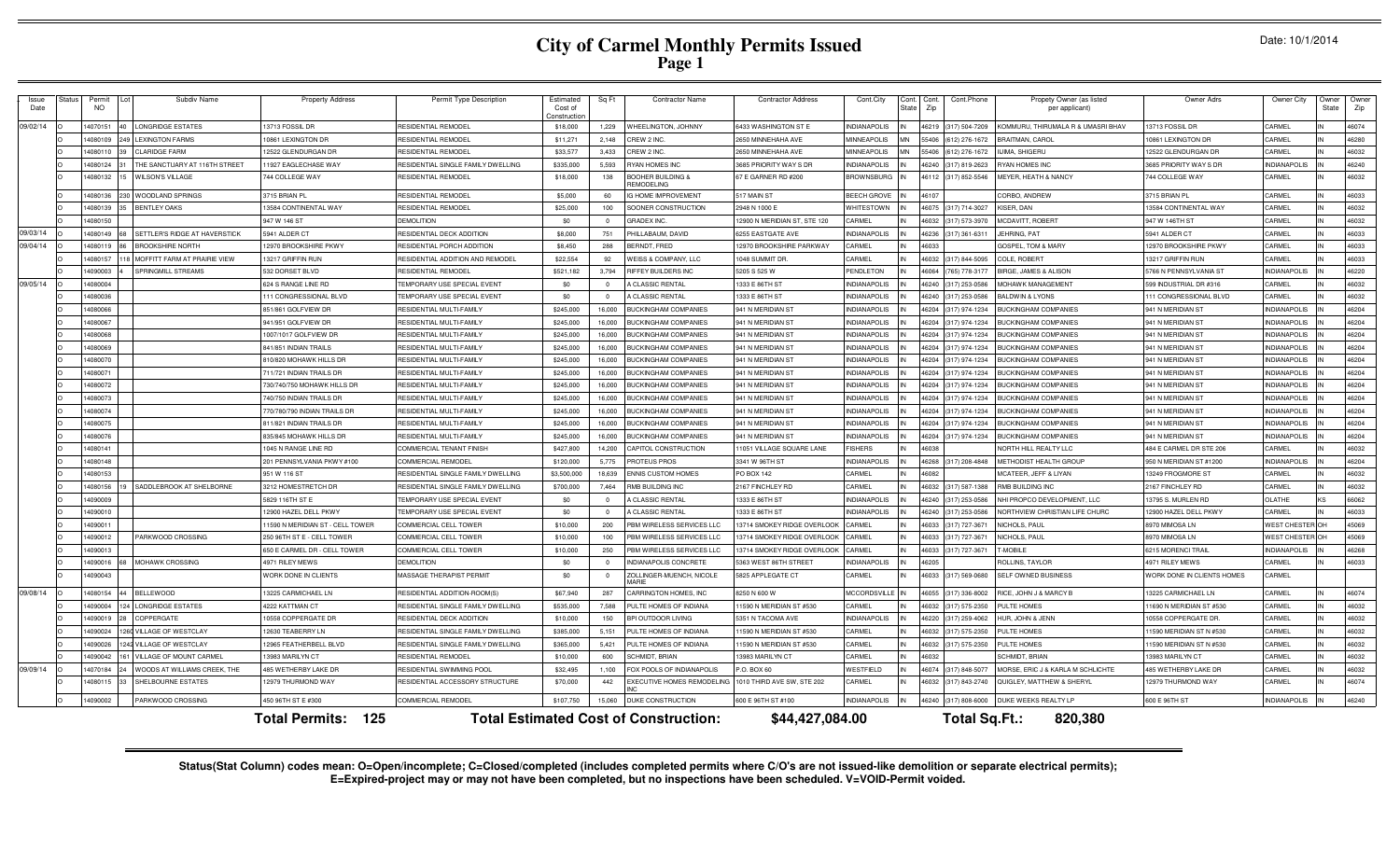# **City of Carmel Monthly Permits Issued Page 2**

| Issue<br>Date | Status | Permit<br><b>NO</b> | Subdiv Name                    | <b>Property Address</b>         | Permit Type Description                                               | Estimated<br>Cost of<br>onstructio | Sq Ft                   | <b>Contractor Name</b>                       | <b>Contractor Address</b>   | Cont.City           | Cont.<br>Cont.<br>State<br>Zip | Cont.Phone           | Propety Owner (as listed<br>per applicant) | Owner Adrs                     | Owner City          | Owner<br>State | Owne<br>Zip |
|---------------|--------|---------------------|--------------------------------|---------------------------------|-----------------------------------------------------------------------|------------------------------------|-------------------------|----------------------------------------------|-----------------------------|---------------------|--------------------------------|----------------------|--------------------------------------------|--------------------------------|---------------------|----------------|-------------|
| 09/09/14.     |        | 409000              | ILLAGE AT WESTON PLACE. THE    | 880 CORNWALLIS LN               | RESIDENTIAL REMODEL                                                   | \$70,000                           | 2.020                   | <b>MOORE RESTORATION</b>                     | 610 SHELBY ST               | NDIANAPOLIS         | 46227                          | (317) 791-3862       | MILSHO, DAVID                              | 3880 CORNWALLIS LANE           | CARMEL              |                | 46032       |
|               |        | 409000              | HE SANCTUARY AT 116TH STREET   | 1895 EAGLECHASE WAY             | RESIDENTIAL SINGLE FAMILY DWELLING                                    | \$305,000                          | 5,084                   | YAN HOMES INC                                | 685 PRIORITY WAY S DR       | NDIANAPOLIS         | 46240                          | 317) 819-2623        | <b>RYAN HOMES INC</b>                      | <b>8685 PRIORITY WAY S DE</b>  | NDIANAPOLIS         |                | 16240       |
|               |        | 409001              | NCLAVE OF CARMEL, THE          | 2642 ENCLAVE CT                 | RESIDENTIAL PORCH ADDITION                                            | \$35,000                           | 140                     | <b>ENTENNIAL CONSTRUCTION</b>                | 40 3RD AVE SW               | CARMEL              | 46032                          | 317) 848-7634        | RAHER, BONNIE                              | 12642 ENCLAVE CT               | CARMEL              |                | 16032       |
|               |        | 14090017            | WOODS AT WILLIAMS CREEK, THE   | 509 WETHERBY LAKE DF            | RESIDENTIAL SWIMMING POOI                                             | \$66,000                           | 1,944                   | POOLS OF FUN                                 | <b>891 CLARK CREEK ROAD</b> | PLAINFIELD          | 46168                          | 317) 839-331         | ROGERS, JOSEPH A & ANGELA                  | 509 WETHERBY LAKE DF           | CARMEL              |                | 46032       |
|               |        | 14090018            | <b>BELLEWOOD</b>               | 3225 CARMICHAEL LN              | RESIDENTIAL SWIMMING POOL                                             | \$58,000                           | 1.442                   | POOLS OF FUN                                 | 3891 CLARK CREEK ROAD       | <b>LAINFIELD</b>    | 46168                          | 317) 839-331         | RICE, JOHN J & MARCY E                     | 13225 CARMICHAEL LN            | CARMEL              |                | 46074       |
| 09/10/14      |        | 14090015            |                                |                                 | 2900 HAZEL DELL PKWY - GROUNDS MAIN INSTITUTIONAL ACCESSORY STRUCTURE | \$180,000                          | 5,000                   | EON, SALVADOR                                | <b>945 RED TAIL CT</b>      | NDIANAPOLIS         | 46241                          | (317) 480-7848       | NORTHVIEW CHRISTIAN LIFE CHURC             | 12900 HAZEL DELL PKWY          | CARMEL              |                | 46033       |
| 09/11/14      |        | 14080181            |                                | 2208 W MAIN ST                  | RESIDENTIAL DETACHED GARAGE OR CARPOF                                 | \$30,000                           | 1.296                   | MILLER BUILDING LLC                          | 490 N MAIN ST               | <b>MBOY</b>         | 46911                          |                      | <b>JOHN LOGAN</b>                          | 2208 131ST ST W                | CARMEL              |                | 46032       |
| 09/12/14      |        | 4090005             |                                | 945 MOHAWK HILLS DR - CLUBHOUSE | COMMERCIAL REMODEL                                                    | \$412,000                          | 4,920                   | <b>IUCKINGHAM CONSTRUCTION</b>               | <b>941 N MERIDIAN ST</b>    | NDIANAPOLIS         | 46204                          | 317) 431-9626        | <b>BUCKINGHAM COMPANIES</b>                | 941 N MERIDIAN ST              | <b>INDIANAPOLIS</b> |                | 46204       |
|               |        | 4090064             | <b>CROOKED STICK ESTATES</b>   | 2000 W 106 S                    | ELECTRICAL PERMIT/INSPECTION                                          | \$0                                | $\overline{\mathbf{0}}$ | <b>ELITE ELECTRIC</b>                        | 2577 WILLOW LAKES E BLVD    | <b>GREENWOOD</b>    | 46143                          |                      | <b>BLOM, ERIC DF</b>                       | 2000 W 106TH ST                | CARMEL              |                | 46032       |
|               |        | 1409006             | WOODLAND GREEN                 | 1307 GREEN ST                   | ELECTRICAL PERMIT/INSPECTION                                          | \$0                                | $\overline{\mathbf{0}}$ | <b>JOHNSON, RANDY</b>                        | <b>310 CONCORD LANE</b>     | CARMEL              | 46032                          |                      | CARTER, BRUCE                              | 11307 GREEN ST                 | CARMEL              |                | 46033       |
| 09/15/14      |        | 14080158            |                                | 1217 RANGE LINE RD              | TEMPORARY USE SPECIAL EVENT                                           | \$0                                | $\overline{0}$          | <b>ROGER</b>                                 | 890 S RANGE LINE RD         | CARMEL              | 46032                          |                      | KROGER LIMITED PTN I REAL ESTATE DE        | 1014 VINE ST                   | CINCINNAT           |                | 45202       |
|               |        | 4090044             | GREENTREE COUNTRY CLUB ESTATES | <b>9689 SYCAMORE RD</b>         | RESIDENTIAL ADDITION AND REMODE                                       | \$68,000                           | 873                     | ENTRESS BUILDERS, INC                        | 6006 E 38TH ST              | <b>NDIANAPOLIS</b>  | 46226                          | (317) 541-3600       | LEWIS, CRAIG                               | 9689 SYCAMORE RD               | CARMEL              |                | 46032       |
|               |        | 4090054             | ENCLAVE OF CARMEL, THE         | 572 MELARK DR                   | <b>RESIDENTIAL PORCH ADDITION</b>                                     | \$16,500                           | 139                     | CENTENNIAL CONSTRUCTION                      | 40 3RD AVE SW               | CARMEL              | 46032                          | (317) 848-7634       | CHAREZ, GEORGE & BETH                      | 572 MELARK DF                  | CARMEL              |                | 46032       |
| 09/16/14      |        | 14080003            | CMC PROPERTIES SUBDIVISION     | 3295 ILLINOIS ST                | <b>TEMPORARY USE SPECIAL EVENT</b>                                    | \$0                                | $\Omega$                | JON E. GEE                                   | 3295 ILLINOIS ST            | CARMEL              | 46032                          | 317) 645-7086        | CMC PROPERTIES, INC.                       | 13295 ILLINOIS ST              | CARMEL              |                | 46032       |
|               |        | 14090028            |                                | 4390 CLAY TERRACE BLVD #160     | <b><i>FEMPORARY USE SPECIAL EVENT</i></b>                             | \$0                                | $\Omega$                | <b>WASHINGTON PRIME GROUP</b>                | 225 W WASHINGTON ST         | <b>INDIANAPOLIS</b> | 46204                          |                      | <b>CLAY TERRACE PARTNERS LLC</b>           | 11595 MERIDIAN ST N #250       | CARMEL              |                | 46032       |
|               |        | 4090052             | WOODS AT LIONS CREEK           | <b>4418 PANTHERA LEO DR</b>     | RESIDENTIAL SINGLE FAMILY DWELLING                                    | \$651,000                          | 9.329                   | PULTE HOMES OF INDIANA                       | 1590 N MERIDIAN ST #530     | CARMEL              | <b>CENAM</b>                   | (317) 575-2350       | PULTE HOMES OF INDIANA                     | 11590 N MERIDIAN ST #530       | CARMEL              |                | 46032       |
|               |        | 4090075             | <b>CAMDEN WALK</b>             | 2444 TURNING LEAF LN            | RESIDENTIAL ADDITION-ROOM(S                                           | \$50,000                           | 400                     | <b>BBG CONSTRUCTION</b>                      | 5034 DECLARATION DE         | WESTFIELD           |                                | 46074 (317) 250-8522 | <b>BROWNING, MICHAE</b>                    | 2444 TURNING LEAF LANE         | CARMEL              |                | 46032       |
|               |        | 14090079            |                                | WORK DONE IN CLIENTS            | MASSAGE THERAPIST PERMIT                                              | \$0                                | $\overline{0}$          | CASEY, DUSTIN JAY                            | 3065 VIRGINIA BLVD          | CARMEL              | <b>CENAA</b>                   | 317) 619-8331        | <b>SELF OWNED BUSINESS</b>                 | WORK DONE IN CLIENTS HOMES     | CARMEL              |                |             |
| 09/17/14      |        | 4090027             |                                | 331 W MAIN ST                   | RESIDENTIAL ACCESSORY STRUCTURE                                       | \$54,000                           | 1,000                   | MORROW CONSTRUCTION                          | 7857 S 750 W                | PENDLETON           | 46064                          | (317) 775-9179       | MEYERS, BETH R                             | 331 W MAIN ST                  | CARMEL              |                | 46032       |
|               |        | 4090055             |                                | 3822 W 141 ST                   | RESIDENTIAL SWIMMING POOL                                             | \$65,500                           | 1.000                   | TERRY POOL CO. INC                           | 0350 N MICHIGAN RD          | CARMEL              |                                | 46032 (317) 872-2502 | DAWES, KENNETH & LISA                      | 3822 WEST 141ST STREET         | CARMEL              |                | 46074       |
|               |        | 14090059            | <b>OVERBROOK FARMS</b>         | 4317 OVERBROOK DF               | RESIDENTIAL SINGLE FAMILY DWELLING                                    | \$380,000                          | 9,332                   | <b>ISCHER HOMES</b>                          | 602 E. 75TH ST STE 400      | <b>INDIANAPOLIS</b> | 46250                          | (317) 348-2500       | <b>ISCHER HOMES</b>                        | 6602 E 75TH ST #400            | <b>INDIANAPOLIS</b> |                | 46250       |
| 09/18/14      |        | 14080013            | AKES AT TOWNE ROAD. THE        | 2554 WINELAND CREEK DR          | RESIDENTIAL SINGLE FAMILY DWELLING                                    | \$310,000                          | 3,663                   | PAUL SHOOPMAN CUSTOM<br><b>IOMES</b>         | 12070 ABNEY RUN DR.         | <b>ZIONSVILLE</b>   |                                | 46077 (317) 733-9810 | PAUL SHOOPMAN HOME BUILDING GROUP          | 12070 ABNEY RUN DR             | <b>ZIONSVILLE</b>   |                | 46077       |
|               |        | 14090063            | HOME PLACE                     | 0505 N COLLEGE AVE              | <b>TEMPORARY USE</b>                                                  | \$0                                | $\sqrt{ }$              | CLASSIC RENTAL                               | 1333 E 86TH ST              | <b>INDIANAPOLIS</b> |                                | 46240 (317) 253-0586 | MERCY ROAD CHURCH                          | 10505 N. COLLEGE AVE           | <b>INDIANAPOLIS</b> |                | 46280       |
|               |        | 4090070             |                                | 951 W 116 ST                    | RESIDENTIAL SWIMMING POOL                                             | \$45,000                           | 648                     | ERRY POOL CO. INC                            | 0350 N MICHIGAN RD          | CARMEL              | 46032                          | (317) 872-2502       | MCATEER, JEFF & LIYAN                      | 13249 FROGMORE ST              | CARMEL              |                | 46032       |
|               |        | 409009              | EAST 96TH STREET AUTO PARK     | 4610 E 96 ST                    | <b>DEMOLITION</b>                                                     | \$0                                | $\sqrt{ }$              | CPM INC                                      | 0053 N HAGUE RD             | <b>NDIANAPOLIS</b>  | 82564                          | 317) 842-8040        | TOM WOOD INC                               | 3003 E 98TH ST #201            | INDIANAPOLIS        |                | 46280       |
|               |        | 4090091             | W WIEDLER'S                    | 230 NE FIFTH ST                 | <b>DEMOLITION</b>                                                     | \$0                                | $\Omega$                | OLD TOWN DESIGN GROUP                        | 132 RANGELINE RD S          | CARMEL              | 46032                          | 317) 626-8486        | BLACKWELL PARK DEVELOPMENT                 | 132 RANGELINE RD S             | CARMEL              |                | 46032       |
|               |        | 14090093            | W WIEDLER'S                    | 240 NE FIFTH ST                 | <b>DEMOLITION</b>                                                     | \$0                                | $\Omega$                | OLD TOWN DESIGN GROUP                        | 132 RANGELINE RD S          | CARMEL              | <b>CENAA</b>                   | 317) 626-8486        | <b>BLACKWELL PARK DEVELOPMENT</b>          | 132 RANGELINE RD S             | <b>ARME</b>         |                | 46032       |
|               |        | 4090094             | <b>H C BURNETT</b>             | 10 BURNETT CT                   | <b>DEMOLITION</b>                                                     | \$0                                | $\Omega$                | OLD TOWN DESIGN GROUP                        | 132 RANGELINE RD S          | CARMEL              | 46032<br>IN                    | (317) 626-8486       | <b>BLACKWELL PARK DEVELOPMENT</b>          | 132 RANGELINE RD S             | CARMEL              |                | 46032       |
|               |        | 4090095             |                                | 11 BURNETT CT                   | <b>DEMOLITION</b>                                                     | \$0                                | $\overline{0}$          | OLD TOWN DESIGN GROUP                        | 132 RANGELINE RD S          | CARMEL              | <b>CENAA</b><br>IN             | (317) 626-8486       | LACKWELL PARK DEVELOPMENT                  | 132 RANGELINE RD S             | CARMEL              |                | 46032       |
|               |        | 409009              | <b>C BURNETT</b>               | 520 BURNETT CT                  | <b>DEMOLITION</b>                                                     | \$0                                | $\Omega$                | OLD TOWN DESIGN GROU                         | 132 RANGELINE RD S          | CARMEL              | 46032                          | (317) 626-8486       | <b>BI ACKWELL PARK DEVELOPMENT</b>         | 1132 RANGELINE RD S            | CARMEL              |                | 46032       |
|               |        | 4090097             | <b>C BURNETT</b>               | 521 BURNETT CT                  | <b>DEMOLITION</b>                                                     | \$0                                | $\overline{0}$          | OLD TOWN DESIGN GROUP                        | 132 RANGELINE RD S          | CARMEL              | 46032                          | (317) 626-8486       | <b>BLACKWELL PARK DEVELOPMENT</b>          | 132 RANGELINE RD S             | CARMEL              |                | 46032       |
|               |        | 1409009             | WWIEDLER'S                     | 530 BURNETT CT                  | <b>DEMOLITION</b>                                                     | \$0                                | $\Omega$                | OLD TOWN DESIGN GROUP                        | 132 RANGELINE RD S          | CARMEL              | 46032                          | (317) 626-8486       | LACKWELL PARK DEVELOPMENT                  | 132 RANGELINE RD S             | CARMEL              |                | 46032       |
|               |        | 4090099             | W WIEDLER'S                    | 531 BURNETT CT                  | <b>DEMOLITION</b>                                                     | \$0                                | $\overline{0}$          | OLD TOWN DESIGN GROUP                        | 132 RANGELINE RD S          | CARMEL              | 46032                          | (317) 626-8486       | BLACKWELL PARK DEVELOPMENT                 | 132 RANGELINE RD S             | CARMEL              |                | 46032       |
| 09/19/14      |        | 4080090             |                                | 502 E CARMEL DR                 | COMMERCIAL ADDITION & REMODEL                                         | \$450,000                          | 2,300                   | <b>BUCKINGHAM COMPANIES</b>                  | 941 N MERIDIAN ST           | <b>INDIANAPOLIS</b> | 46204                          | (317) 974-1234       | <b>BUCKINGHAM FOUNTAINS LLC</b>            | 333 N. PENNSYLVANIA 10TH FLOOR | <b>INDIANAPOLIS</b> |                | 46204       |
|               |        | 14090029            |                                | 170/1180 GOLFVIEW DR            | <b>RESIDENTIAL MULTI-FAMILY</b>                                       | \$245,000                          | 16,000                  | <b>BUCKINGHAM COMPANIES</b>                  | 941 N MERIDIAN ST           | <b>INDIANAPOLIS</b> |                                | 46204 (317) 974-1234 | <b>BUCKINGHAM COMPANIES</b>                | 941 N MERIDIAN ST              | <b>INDIANAPOLIS</b> |                | 46204       |
|               |        | 4090030             |                                | 182 GOLFVIEW DR                 | <b>RESIDENTIAL MULTI-FAMILY</b>                                       | \$245,000                          | 16,000                  | <b>BUCKINGHAM COMPANIES</b>                  | 941 N MERIDIAN ST           | <b>INDIANAPOLIS</b> |                                | 46204 (317) 974-1234 | <b>BUCKINGHAM COMPANIES</b>                | 941 N MERIDIAN ST              | <b>INDIANAPOLIS</b> |                | 46204       |
|               |        | 4090031             |                                | 113/1117 GOLFVIEW DR            | RESIDENTIAL MULTI-FAMILY                                              | \$245,000                          | 16,000                  | <b>BUCKINGHAM COMPANIES</b>                  | <b>941 N MERIDIAN ST</b>    | NDIANAPOLIS         |                                | 46204 (317) 974-1234 | <b>BUCKINGHAM COMPANIES</b>                | 941 N MERIDIAN ST              | <b>INDIANAPOLIS</b> |                | 46204       |
|               |        | 4090032             |                                | 121/1131 GOLFVIEW DR            | RESIDENTIAL MULTI-FAMILY                                              | \$245,000                          | 16,000                  | <b>BUCKINGHAM COMPANIES</b>                  | 941 N MERIDIAN ST           | <b>INDIANAPOLIS</b> |                                | 46204 (317) 974-1234 | <b>BUCKINGHAM COMPANIES</b>                | 941 N MERIDIAN ST              | <b>INDIANAPOLIS</b> |                | 46204       |
|               |        | 14090033            |                                | 122/1132 GOLFVIEW DR            | <b>RESIDENTIAL MULTI-FAMILY</b>                                       | \$245,000                          | 16,000                  | <b>BUCKINGHAM COMPANIES</b>                  | 941 N MERIDIAN ST           | NDIANAPOLIS         |                                | 46204 (317) 974-1234 | <b>BUCKINGHAM COMPANIES</b>                | 941 N MERIDIAN ST              | <b>INDIANAPOLIS</b> |                | 46204       |
|               |        | 4090034             |                                | 134/1144 GOLFVIEW DR            | <b>RESIDENTIAL MULTI-FAMILY</b>                                       | \$245,000                          | 16,000                  | <b>BLICKINGHAM COMPANIES</b>                 | 141 N MERIDIAN ST           | <b>NDIANAPOLIS</b>  |                                | 46204 (317) 974-1234 | <b>BLICKINGHAM COMPANIES</b>               | 941 N MERIDIAN ST              | INDIANAPOLIS        |                | 46204       |
|               |        | 14090035            |                                | 145 GOLFVIEW DR                 | <b>RESIDENTIAL MULTI-FAMILY</b>                                       | \$245,000                          | 16,000                  | <b>BUCKINGHAM COMPANIES</b>                  | <b>941 N MERIDIAN ST</b>    | <b>NDIANAPOLIS</b>  | 46204                          | (317) 974-1234       | <b>BUCKINGHAM COMPANIES</b>                | 941 N MERIDIAN ST              | <b>INDIANAPOLIS</b> |                | 46204       |
|               |        | 14090036            |                                | 146/1156 GOLFVIEW DR            | <b>RESIDENTIAL MULTI-FAMILY</b>                                       | \$245,000                          | 16,000                  | <b>IUCKINGHAM COMPANIES</b>                  | <b>941 N MERIDIAN ST</b>    | NDIANAPOLIS         | 46204                          | 317) 974-1234        | <b>UCKINGHAM COMPANIES</b>                 | 941 N MERIDIAN ST              | <b>INDIANAPOLIS</b> |                | 46204       |
|               |        | 14090037            |                                | 158/1168 GOLFVIEW DR            | <b>RESIDENTIAL MULTI-FAMILY</b>                                       | \$245,000                          | 16,000                  | <b>IUCKINGHAM COMPANIES</b>                  | 41 N MERIDIAN ST            | NDIANAPOLIS         | 46204                          | 317) 974-1234        | <b>UCKINGHAM COMPANIES</b>                 | <b>941 N MERIDIAN ST</b>       | NDIANAPOLIS         |                | 46204       |
|               |        | 14090038            |                                | 201 GOLFVIEW DR                 | <b>RESIDENTIAL MULTI-FAMILY</b>                                       | \$245,000                          | 16,000                  | <b>IUCKINGHAM COMPANIES</b>                  | 41 N MERIDIAN ST            | <b>NDIANAPOLIS</b>  | 46204                          | 317) 974-1234        | <b>BUCKINGHAM COMPANIES</b>                | 941 N MERIDIAN ST              | <b>INDIANAPOLIS</b> |                | 46204       |
|               |        | 14090039            |                                | 200/1210 GOLFVIEW DR            | <b>RESIDENTIAL MULTI-FAMILY</b>                                       | \$245,000                          | 16.000                  | <b>BUCKINGHAM COMPANIES</b>                  | 941 N MERIDIAN ST           | NDIANAPOLIS         |                                | 46204 (317) 974-1234 | <b>BUCKINGHAM COMPANIES</b>                | 941 N MERIDIAN ST              | <b>INDIANAPOLIS</b> |                | 46204       |
|               |        |                     |                                | 125<br><b>Total Permits:</b>    |                                                                       |                                    |                         | <b>Total Estimated Cost of Construction:</b> | \$44,427,084.00             |                     |                                | Total Sq.Ft.:        | 820.380                                    |                                |                     |                |             |

Status(Stat Column) codes mean: O=Open/incomplete; C=Closed/completed (includes completed permits where C/O's are not issued-like demolition or separate electrical permits);<br>E=Expired-project may or may not have been compl